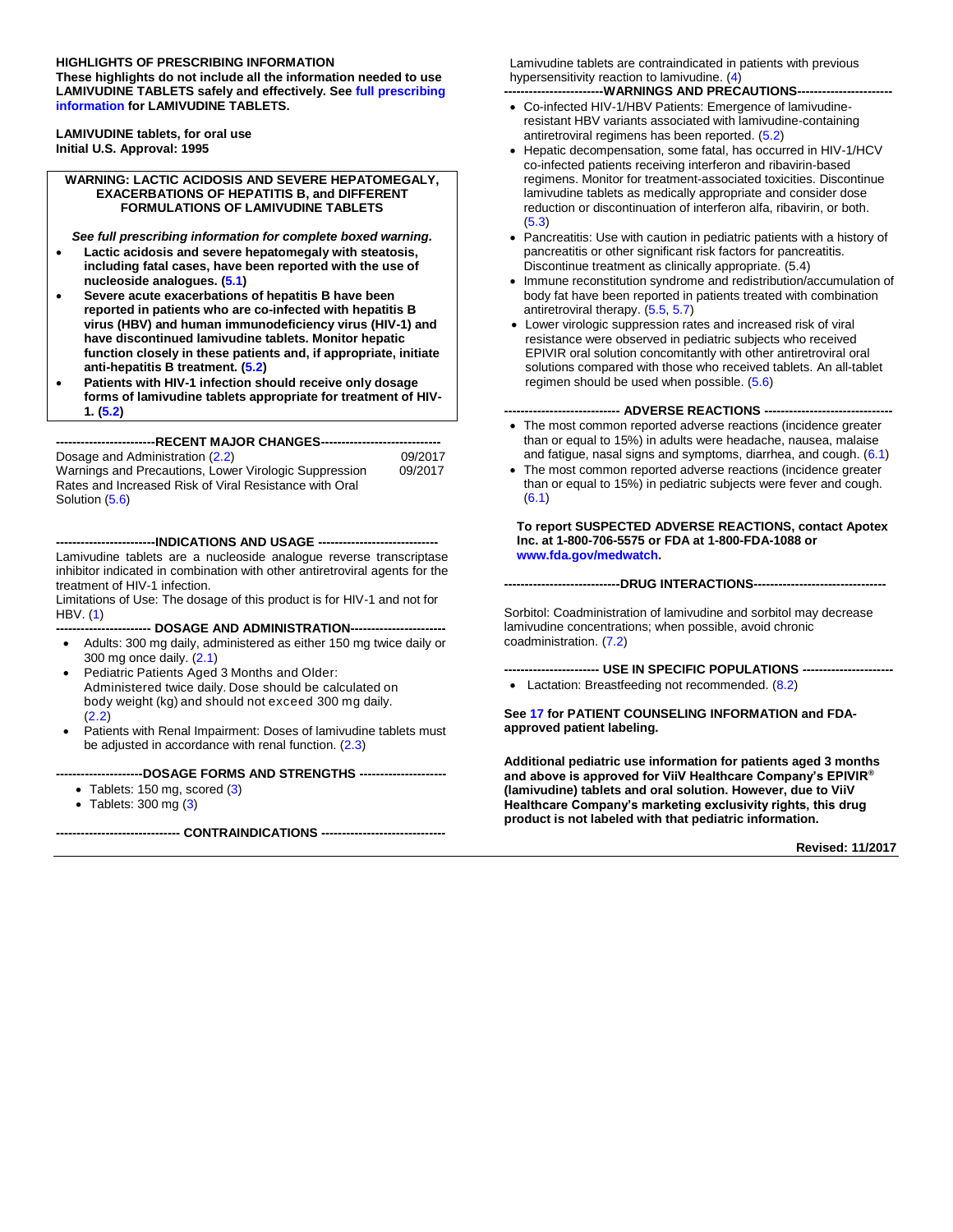#### <span id="page-1-0"></span>**FULL PRESCRIBING INFORMATION: CONTENTS\***

#### **[WARNING: LACTIC ACIDOSIS](#page-2-3) AND SEVERE [HEPATOMEGALY, EXACERBATIONS OF](#page-2-3) HEPATITIS B, AND [DIFFERENT FORMULATIONS OF LAMIVUDINE](#page-2-3)  [TABLETS.](#page-2-3) [1 INDICATIONS AND USAGE](#page-2-1) 2 [DOSAGE AND ADMINISTRATION](#page-2-4)** [2.1 Recommended Dosage for Adult Patients](#page-2-2) [2.2 Recommended Dosage for Pediatric Patients](#page-2-0) [2.3 Patients with Renal Impairment](#page-3-1) **[3 DOSAGE FORMS AND STRENGTHS](#page-3-2) [4 CONTRAINDICATIONS](#page-3-3) [5 WARNINGS AND PRECAUTIONS](#page-3-4)** 5.1 Lactic Acidosis [and Severe Hepatomegaly with](#page-3-0)  **[Steatosis](#page-3-0)** [5.2 Patients with Hepatitis B Virus Co-infection](#page-4-0) 5.3 Use with Interferon- [and Ribavirin-Based Regimens](#page-4-1) 5.4 [Pancreatitis](#page-5-4) 5.5 [Immune Reconstitution Syndrome](#page-5-1) [5.6 Lower Virologic Suppression Rates and Increased](#page-5-0)  [Risk of Viral Resistance with Oral Solution](#page-5-0) [5.7 Fat Redistribution](#page-5-2) **[6 ADVERSE REACTIONS](#page-5-5)** [6.1 Clinical Trials Experience](#page-5-3)

6.2 [Postmarketing Experience](#page-9-1)

#### **[7 DRUG INTERACTIONS](#page-9-2)**

[7.1 Drugs Inhibiting Organic Cation Transporters](#page-9-3) [7.2 Sorbitol](#page-9-0)

- **[8 USE IN SPECIFIC POPULATIONS](#page-10-1)**
	- [8.1 Pregnancy](#page-10-2)
	- [8.2 Lactation](#page-10-0)
		-
	- [8.4 Pediatric Use](#page-11-0) [8.5 Geriatric Use](#page-11-1)
	-
	- [8.6 Patients with Impaired Renal Function](#page-11-2)

**[10 OVERDOSAGE](#page-11-3)**

**[11 DESCRIPTION](#page-11-4)**

- **[12 CLINICAL PHARMACOLOGY](#page-12-0)**
- [12.1 Mechanism of Action](#page-12-1)
- [12.3 Pharmacokinetics](#page-12-2)
- [12.4 Microbiology](#page-16-0)

#### **[13 NONCLINICAL TOXICOLOGY](#page-18-0)**

[13.1 Carcinogenesis, Mutagenesis, Impairment of](#page-18-1)  **[Fertility](#page-18-1)** 

#### **[14 CLINICAL STUDIES](#page-18-2)**

- [14.1 Adult Subjects](#page-18-3)
- [14.2 Pediatric Subjects](#page-20-0)

#### **[16 HOW SUPPLIED/STORAGE AND HANDLING](#page-21-1)**

**[17 PATIENT COUNSELING INFORMATION](#page-21-0)**

\* Sections or subsections omitted from the full prescribing information are not listed.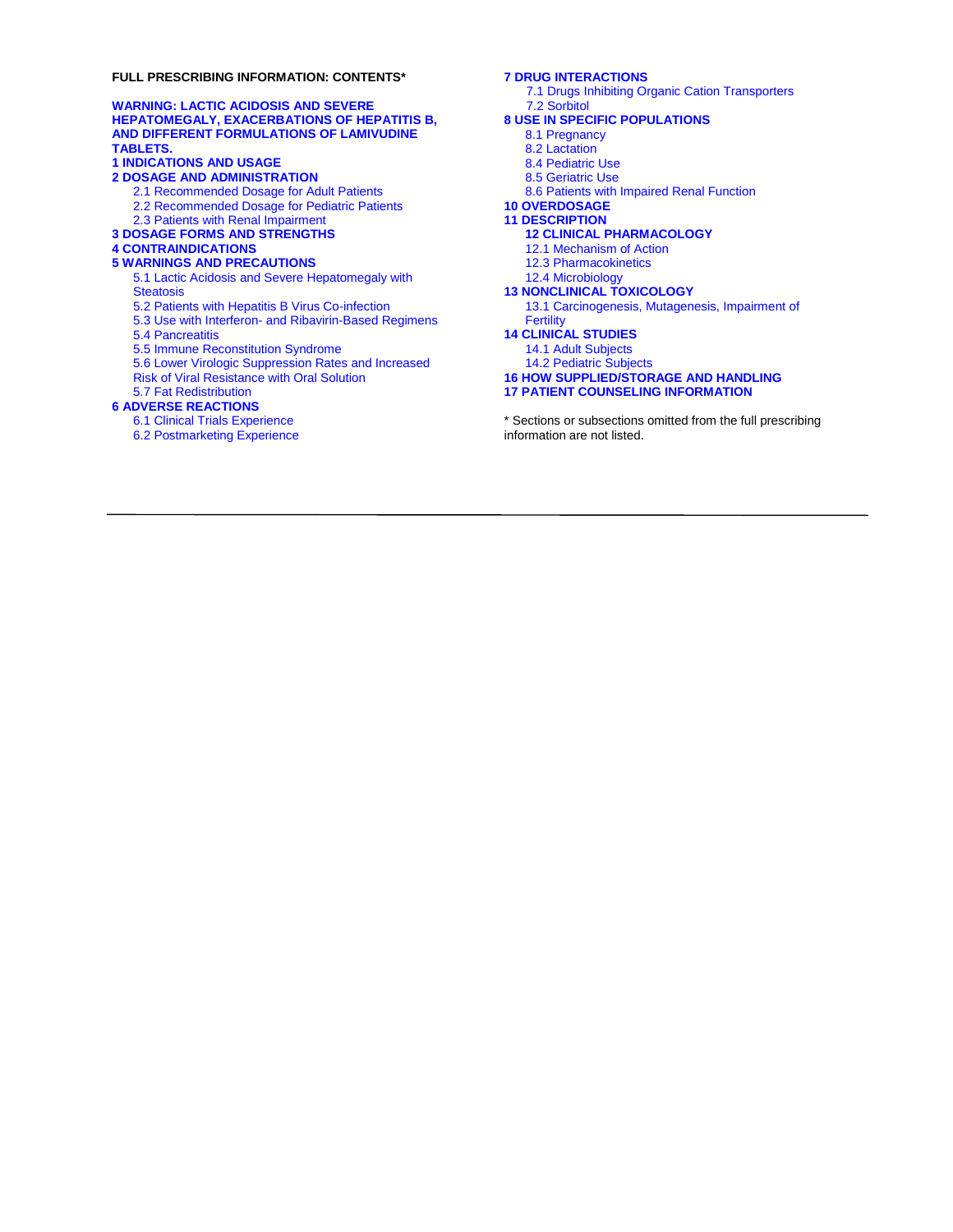### <span id="page-2-3"></span>**WARNING: LACTIC ACIDOSIS AND SEVERE HEPATOMEGALY, EXACERBATIONS OF HEPATITIS B, and DIFFERENT FORMULATIONS OF LAMIVUDINE TABLETS.**

## **Lactic Acidosis and Severe Hepatomegaly with Steatosis**

**Lactic acidosis and severe hepatomegaly with steatosis, including fatal cases, have been reported with the use of nucleoside analogues and other antiretrovirals. Discontinue lamivudine if clinical or laboratory findings suggestive of lactic acidosis or pronounced hepatotoxicity occur** *[see Warnings and Precautions [\(5.1\)](#page-3-0)]***.**

### **Exacerbations of Hepatitis B**

**Severe acute exacerbations of hepatitis B have been reported in patients who are co-infected with hepatitis B virus (HBV) and human immunodeficiency virus (HIV-1) and have discontinued lamivudine tablets. Hepatic function should be monitored closely with both clinical and laboratory follow-up for at least several months in patients who discontinue lamivudine tablets and are co-infected with HIV-1 and HBV. If appropriate, initiation of anti-hepatitis B therapy may be warranted** *[see Warnings and Precautions [\(5.2\)](#page-4-0)].*

## **Important Differences among Lamivudine-Containing Products**

**Lamivudine tablets (used to treat HIV-1 infection) contain a higher dose of the active ingredient (lamivudine) than EPIVIR-HBV**® **tablets (used to treat chronic HBV infection). Patients with HIV-1 infection should receive only dosage forms appropriate for treatment of HIV-1** *[see Warnings and Precautions [\(5.2\)](#page-4-0)].*

## <span id="page-2-1"></span>**1 INDICATIONS AND USAGE**

Lamivudine tablets are a nucleoside analogue indicated in combination with other antiretroviral agents for the treatment of human immunodeficiency virus type 1 (HIV-1) infection.

### Limitations of Use:

The dosage of this product is for HIV-1 and not for HBV.

## <span id="page-2-4"></span>**2 DOSAGE AND ADMINISTRATION**

### <span id="page-2-2"></span>**2.1 Recommended Dosage for Adult Patients**

The recommended dosage of lamivudine tablets in HIV-1-infected adults is 300 mg daily, administered as either 150 mg taken orally twice daily or 300 mg taken orally once daily with or without food. If lamivudine is administered to a patient infected with HIV-1 and HBV, the dosage indicated for HIV-1 therapy should be used as part of an appropriate combination regimen *[see Warnings and Precautions [\(5.2\)](#page-4-0)].*

### <span id="page-2-0"></span>**2.2 Recommended Dosage for Pediatric Patients**

Lamivudine scored tablet is the preferred formulation for HIV-1-infected pediatric patients who weigh at least 14 kg and for whom a solid dosage form is appropriate. Before prescribing lamivudine scored tablets, pediatric patients should be assessed for the ability to swallow tablets. For patients unable to safely and reliably swallow lamivudine tablets, the oral solution formulation may be prescribed *[see Warnings and Precautions [\(5.6\)](#page-5-0)]*. The recommended oral dosage of lamivudine tablets for HIV-1-infected pediatric patients is presented in Table 1.

#### **Table 1. Dosing Recommendations for Lamivudine Scored (150-mg) Tablets in Pediatric Patients Weight Twice-Daily Dosing Regimen Using Scored 150-mg Tablet**

|      | <b>TERRIT</b>  | <b>I WICE-Daily Doality Regnifient Obility Ocoled Too-Ing Tablet</b> |       |                   |  |
|------|----------------|----------------------------------------------------------------------|-------|-------------------|--|
| (kg) | <b>AM Dose</b> | <b>PM Dose</b>                                                       | Total |                   |  |
|      |                |                                                                      |       | <b>Daily Dose</b> |  |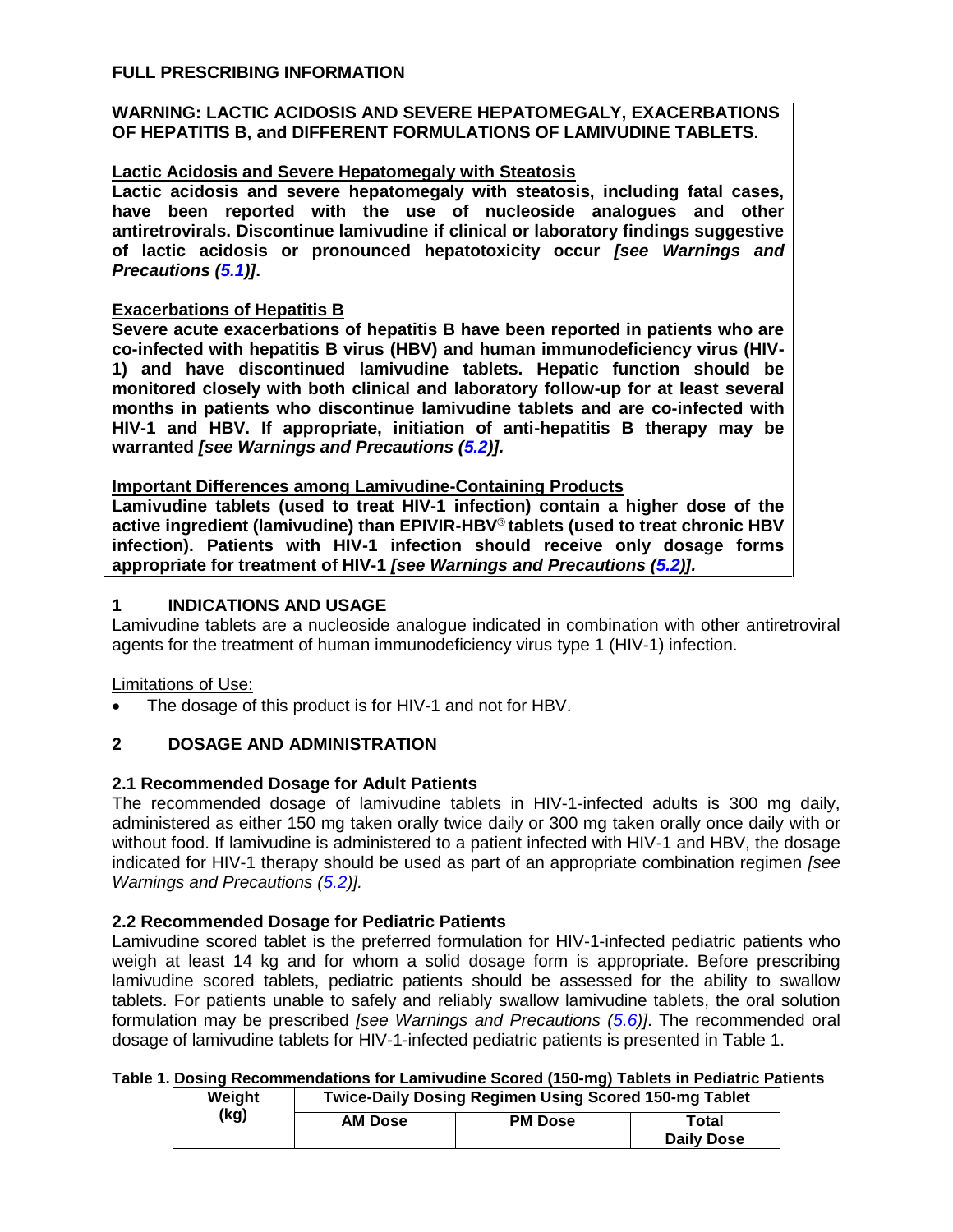| 14 to $<$ 20   | $\frac{1}{2}$ tablet (75 mg) | $\frac{1}{2}$ tablet (75 mg) | 150 mg |
|----------------|------------------------------|------------------------------|--------|
| $≥20$ to $≤25$ | $\frac{1}{2}$ tablet (75 mg) | 1 tablet (150 mg)            | 225 mg |
| ≥25            | 1 tablet (150 mg)            | 1 tablet (150 mg)            | 300 mg |

The recommended dosage of EPIVIR oral solution in HIV-1-infected pediatric patients aged 3 months and older is 5 mg per kg taken orally twice daily (up to a maximum of 300 mg daily), administered in combination with other antiretroviral agents *[see Clinical Pharmacology [\(12.3\)](#page-12-2)]*.

**Additional pediatric use information for patients aged 3 months and above is approved for ViiV Healthcare Company's EPIVIR® (lamivudine) tablets and oral solution. However, due to ViiV Healthcare Company's marketing exclusivity rights, this drug product is not labeled with that pediatric information.**

### <span id="page-3-1"></span>**2.3 Patients with Renal Impairment**

Dosing of lamivudine tablets are adjusted in accordance with renal function. Dosage adjustments are listed in Table 2 *[see Clinical Pharmacology [\(12.3\)](#page-12-2)]*.

**Table 2. Adjustment of Dosage of Lamivudine Tablets in Adults and Adolescents (Greater than or Equal to 25 kg) in Accordance with Creatinine Clearance**

| <b>Creatinine Clearance</b><br>(mL/min) | <b>Recommended Dosage of Lamivudine</b>   |
|-----------------------------------------|-------------------------------------------|
| $\geq 50$                               | 150 mg twice daily or 300 mg once daily   |
| $30 - 49$                               | 150 mg once daily                         |
| $15 - 29$                               | 150 mg first dose, then 100 mg once daily |
| $5 - 14$                                | 150 mg first dose, then 50 mg once daily  |
| <5                                      | 50 mg first dose, then 25 mg once daily   |

No additional dosing of lamivudine is required after routine (4-hour) hemodialysis or peritoneal dialysis.

Although there are insufficient data to recommend a specific dose adjustment of lamivudine in pediatric patients with renal impairment, a reduction in the dose and/or an increase in the dosing interval should be considered.

### <span id="page-3-2"></span>**3 DOSAGE FORMS AND STRENGTHS**

Lamivudine tablets, USP 150 mg are white to off-white, diamond shaped, biconvex film-coated tablets, engraved "APO" on one side, "LMV" score "150" on the other side.

Lamivudine tablets, USP 300 mg are grey, diamond shaped, biconvex film-coated tablets, engraved "APO" on one side, "LMV 300" on the other side.

#### <span id="page-3-3"></span>**4 CONTRAINDICATIONS**

Lamivudine tablets are contraindicated in patients with a previous hypersensitivity reaction to lamivudine.

#### <span id="page-3-4"></span>**5 WARNINGS AND PRECAUTIONS**

### <span id="page-3-0"></span>**5.1 Lactic Acidosis and Severe Hepatomegaly with Steatosis**

Lactic acidosis and severe hepatomegaly with steatosis, including fatal cases, have been reported with the use of nucleoside analogues and other antiretrovirals. A majority of these cases have been in women. Obesity and prolonged nucleoside exposure may be risk factors.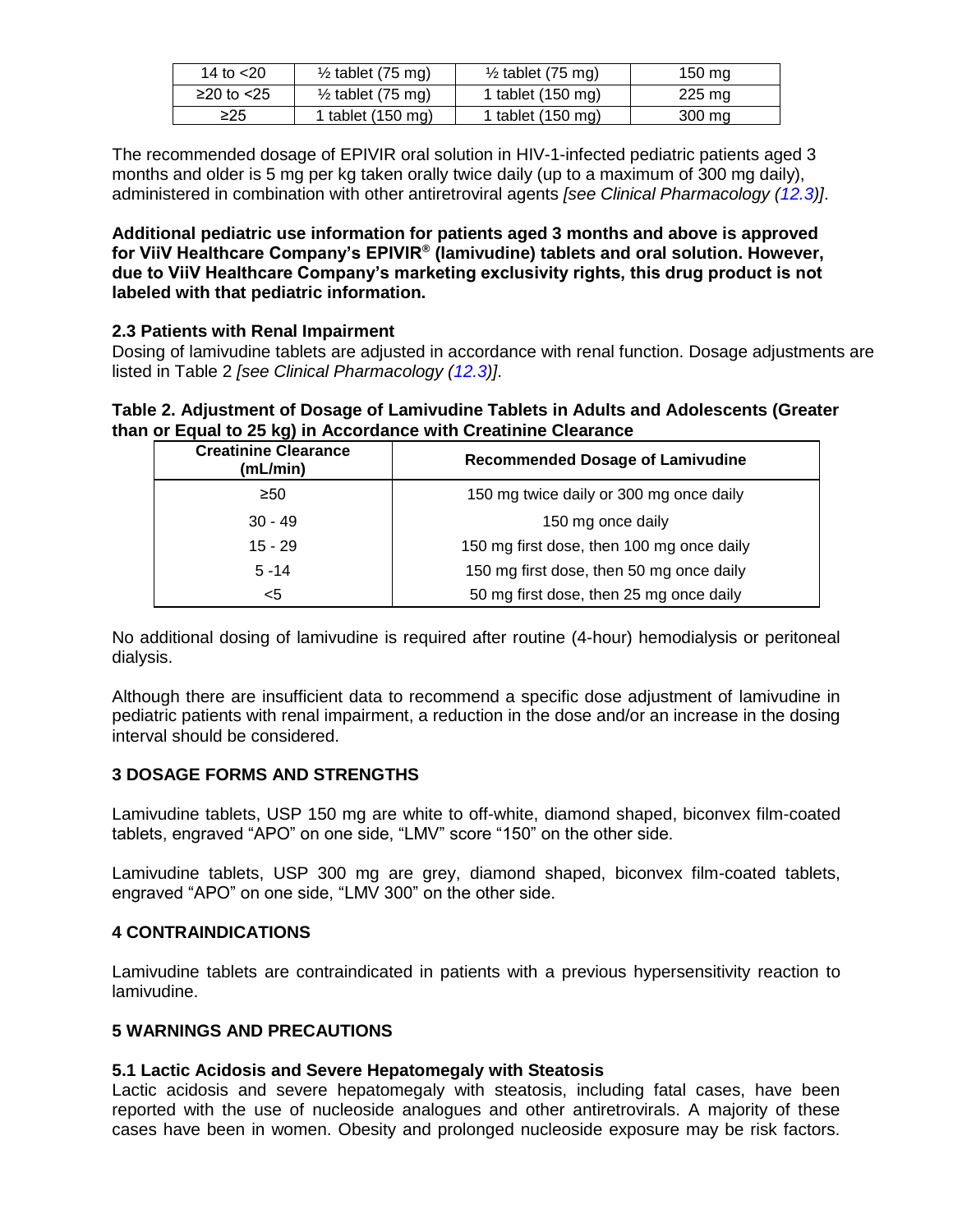Caution should be exercised when administering lamivudine tablets to any patient with known risk factors for liver disease; however, cases also have been reported in patients with no known risk factors. Treatment with lamivudine tablets should be suspended in any patient who develops clinical or laboratory findings suggestive of lactic acidosis or pronounced hepatotoxicity (which may include hepatomegaly and steatosis even in the absence of marked transaminase elevations).

## <span id="page-4-0"></span>**5.2 Patients with Hepatitis B Virus Co-infection**

### *Posttreatment Exacerbations of Hepatitis*

Clinical and laboratory evidence of exacerbations of hepatitis have occurred after discontinuation of lamivudine. These exacerbations have been detected primarily by serum ALT elevations in addition to re-emergence of HBV DNA. Although most events appear to have been self-limited, fatalities have been reported in some cases. Similar events have been reported from postmarketing experience after changes from lamivudine-containing HIV-1 treatment regimens to non-lamivudine-containing regimens in patients infected with both HIV-1 and HBV. The causal relationship to discontinuation of lamivudine treatment is unknown. Patients should be closely monitored with both clinical and laboratory follow-up for at least several months after stopping treatment.

### *Important Differences among Lamivudine-Containing Products*

Lamivudine tablets contain a higher dose of the same active ingredient (lamivudine) than EPIVIR-HBV tablets. EPIVIR-HBV was developed for patients with chronic hepatitis B. The formulation and dosage of lamivudine in EPIVIR-HBV are not appropriate for patients coinfected with HIV-1 and HBV. Safety and efficacy of lamivudine have not been established for treatment of chronic hepatitis B in patients co-infected with HIV-1 and HBV. If treatment with EPIVIR-HBV is prescribed for chronic hepatitis B for a patient with unrecognized or untreated HIV-1 infection, rapid emergence of HIV-1 resistance is likely to result because of the subtherapeutic dose and the inappropriateness of monotherapy HIV-1 treatment. If a decision is made to administer lamivudine to patients co-infected with HIV-1 and HBV, lamivudine tablets, EPIVIR oral solution, or another product containing the higher dose of lamivudine should be used as part of an appropriate combination regimen.

### *Emergence of Lamivudine-Resistant HBV*

Safety and efficacy of lamivudine have not been established for treatment of chronic hepatitis B in subjects dually infected with HIV-1 and HBV (see full prescribing information for EPIVIR-HBV). Emergence of hepatitis B virus variants associated with resistance to lamivudine has also been reported in HIV-1-infected subjects who have received lamivudine-containing antiretroviral regimens in the presence of concurrent infection with hepatitis B virus.

### <span id="page-4-1"></span>**5.3 Use with Interferon- and Ribavirin-Based Regimens**

*In vitro* studies have shown ribavirin can reduce the phosphorylation of pyrimidine nucleoside analogues such as lamivudine. Although no evidence of a pharmacokinetic or pharmacodynamic interaction (e.g., loss of HIV-1/HCV virologic suppression) was seen when ribavirin was coadministered with lamivudine in HIV-1/HCV co-infected patients *[see Clinical Pharmacology [\(12.3\)](#page-12-2)]*, hepatic decompensation (some fatal) has occurred in HIV-1/HCV coinfected patients receiving combination antiretroviral therapy for HIV-1 and interferon alfa with or without ribavirin. Patients receiving interferon alfa with or without ribavirin and lamivudine should be closely monitored for treatment-associated toxicities, especially hepatic decompensation. Discontinuation of lamivudine should be considered as medically appropriate. Dose reduction or discontinuation of interferon alfa, ribavirin, or both should also be considered if worsening clinical toxicities are observed, including hepatic decompensation (e.g., Child-Pugh greater than 6). See the full prescribing information for interferon and ribavirin.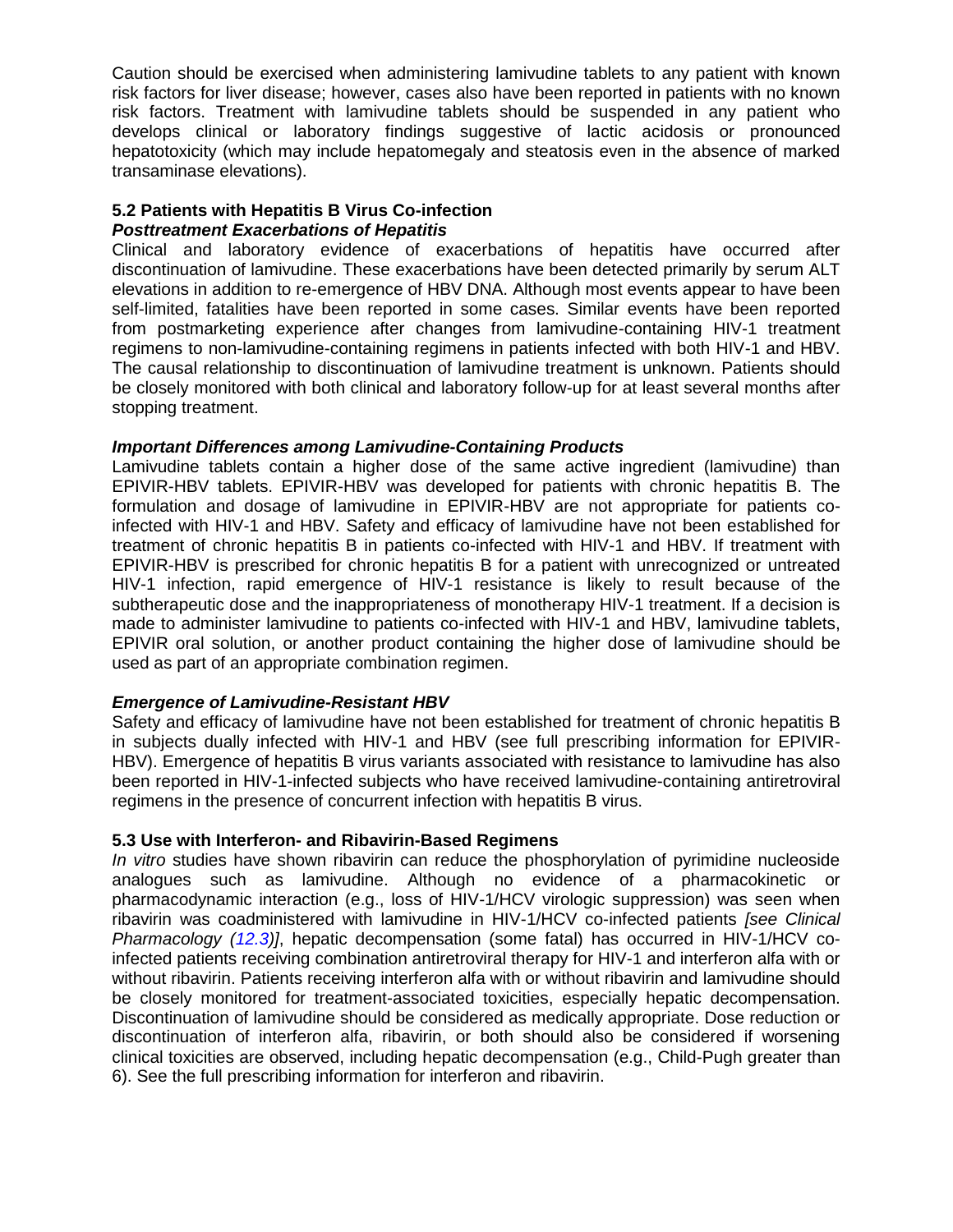### <span id="page-5-4"></span>**5.4 Pancreatitis**

In pediatric patients with a history of prior antiretroviral nucleoside exposure, a history of pancreatitis, or other significant risk factors for the development of pancreatitis, lamivudine should be used with caution. Treatment with lamivudine should be stopped immediately if clinical signs, symptoms, or laboratory abnormalities suggestive of pancreatitis occur *[see Adverse Reactions [\(6.1\)](#page-5-3)].*

## <span id="page-5-1"></span>**5.5 Immune Reconstitution Syndrome**

Immune reconstitution syndrome has been reported in patients treated with combination antiretroviral therapy, including lamivudine tablets. During the initial phase of combination antiretroviral treatment, patients whose immune systems respond may develop an inflammatory response to indolent or residual opportunistic infections (such as *Mycobacterium avium*  infection, cytomegalovirus, *Pneumocystis jirovecii* pneumonia [PCP], or tuberculosis), which may necessitate further evaluation and treatment.

Autoimmune disorders (such as Graves' disease, polymyositis, and Guillain-Barré syndrome) have also been reported to occur in the setting of immune reconstitution, however, the time to onset is more variable, and can occur many months after initiation of treatment.

### <span id="page-5-0"></span>**5.6 Lower Virologic Suppression Rates and Increased Risk of Viral Resistance with Oral Solution**

Pediatric subjects who received lamivudine oral solution (at weight band-based doses approximating 8 mg per kg per day) concomitantly with other antiretroviral oral solutions at any time in the ARROW trial had lower rates of virologic suppression, lower plasma lamivudine exposure, and developed viral resistance more frequently than those receiving lamivudine tablets *[see Clinical Pharmacology [\(12.3\)](#page-12-2), Microbiology [\(12.4\)](#page-16-0), Clinical Studies [\(14.2\)](#page-20-0)]*.

Lamivudine scored tablet is the preferred formulation for HIV-1-infected pediatric patients who weigh at least 14 kg and for whom a solid dosage form is appropriate. An all-tablet regimen should be used when possible to avoid a potential interaction with sorbitol *[see Clinical Pharmacology [\(12.3\)](#page-12-2)]*. Consider more frequent monitoring of HIV-1 viral load when treating with lamivudine oral solution.

### <span id="page-5-2"></span>**5.7 Fat Redistribution**

Redistribution/accumulation of body fat including central obesity, dorsocervical fat enlargement (buffalo hump), peripheral wasting, facial wasting, breast enlargement, and "cushingoid appearance" have been observed in patients receiving antiretroviral therapy. The mechanism and long-term consequences of these events are currently unknown. A causal relationship has not been established.

## <span id="page-5-5"></span>**6 ADVERSE REACTIONS**

The following adverse reactions are discussed in other sections of the labeling:

- Lactic acidosis and severe hepatomegaly with steatosis *[see [Boxed Warning,](#page-2-3) Warnings and Precautions [\(5.1\)](#page-3-0)].*
- Exacerbations of hepatitis B *[see [Boxed Warning,](#page-2-3) Warnings and Precautions [\(5.2\)](#page-4-0)].*
- Hepatic decompensation in patients co-infected with HIV-1 and hepatitis C *[see Warnings and Precautions [\(5.3\)](#page-4-1)].*
- Pancreatitis *[see Warnings and Precautions [\(5.4\)](#page-5-4)].*
- Immune reconstitution syndrome *[see Warnings and Precautions [\(5.5\)](#page-5-1)].*
- Fat redistribution *[see Warnings and Precautions [\(5.7\)](#page-5-2)].*

### <span id="page-5-3"></span>**6.1 Clinical Trials Experience** *Clinical Trials Experience in Adult Subjects*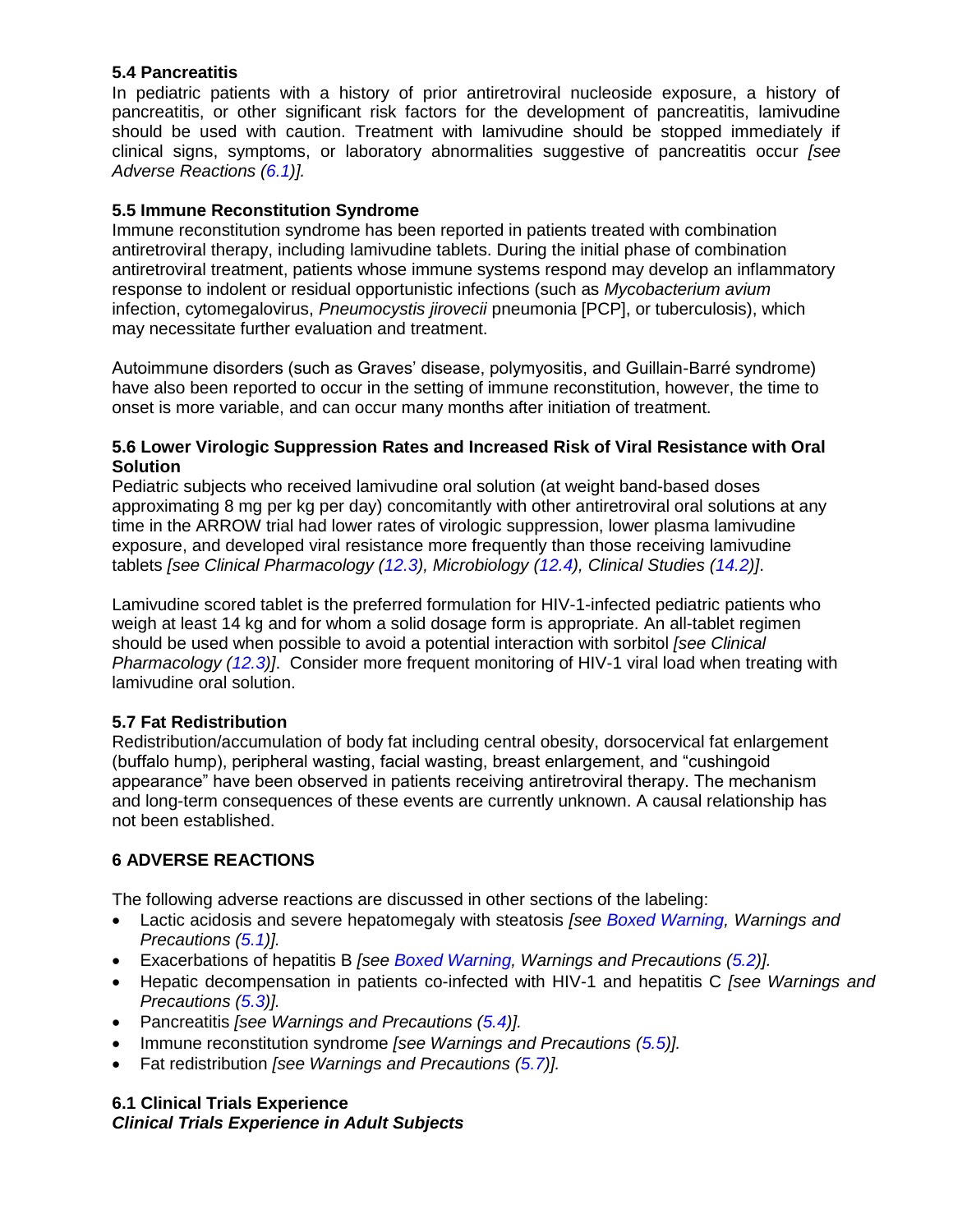Because clinical trials are conducted under widely varying conditions, adverse reaction rates observed in the clinical trials of a drug cannot be directly compared with rates in the clinical trials of another drug and may not reflect the rates observed in clinical practice.

The safety profile of lamivudine tablets in adults is primarily based on 3,568 HIV-1-infected subjects in 7 clinical trials.

The most common adverse reactions are headache, nausea, malaise, fatigue, nasal signs and symptoms, diarrhea, and cough.

Selected clinical adverse reactions in greater than or equal to 5% of subjects during therapy with lamivudine 150 mg twice daily plus RETROVIR® 200 mg 3 times daily for up to 24 weeks are listed in Table 3.

| Table 3. Selected Clinical Adverse Reactions (Greater than or Equal to 5% Frequency) in |  |  |
|-----------------------------------------------------------------------------------------|--|--|
| Four Controlled Clinical Trials (NUCA3001, NUCA3002, NUCB3001, NUCB3002)                |  |  |

| <b>Adverse Reaction</b>            | Lamivudine 150 mg<br><b>Twice Daily</b><br>plus RETROVIR | <b>RETROVIR<sup>a</sup></b><br>$(n = 230)$ |
|------------------------------------|----------------------------------------------------------|--------------------------------------------|
|                                    | $(n = 251)$                                              |                                            |
| Body as a Whole                    |                                                          |                                            |
| Headache                           | 35%                                                      | 27%                                        |
| Malaise & fatigue                  | 27%                                                      | 23%                                        |
| Fever or chills                    | 10%                                                      | 12%                                        |
| <b>Digestive</b>                   |                                                          |                                            |
| Nausea                             | 33%                                                      | 29%                                        |
| Diarrhea                           | 18%                                                      | 22%                                        |
| Nausea & vomiting                  | 13%                                                      | 12%                                        |
| Anorexia and/or decreased appetite | 10%                                                      | 7%                                         |
| Abdominal pain                     | 9%                                                       | 11%                                        |
| Abdominal cramps                   | 6%                                                       | 3%                                         |
| Dyspepsia                          | 5%                                                       | 5%                                         |
| <b>Nervous System</b>              |                                                          |                                            |
| Neuropathy                         | 12%                                                      | 10%                                        |
| Insomnia & other sleep disorders   | 11%                                                      | 7%                                         |
| <b>Dizziness</b>                   | 10%                                                      | 4%                                         |
| Depressive disorders               | 9%                                                       | 4%                                         |
| <b>Respiratory</b>                 |                                                          |                                            |
| Nasal signs & symptoms             | 20%                                                      | 11%                                        |
| Cough                              | 18%                                                      | 13%                                        |
| <b>Skin</b>                        |                                                          |                                            |
| Skin rashes                        | 9%                                                       | 6%                                         |
| <b>Musculoskeletal</b>             |                                                          |                                            |
| Musculoskeletal pain               | 12%                                                      | 10%                                        |
| Myalgia                            | 8%                                                       | 6%                                         |
| Arthralgia                         | 5%                                                       | 5%                                         |

a Either zidovudine monotherapy or zidovudine in combination with zalcitabine.

#### *Pancreatitis*

Pancreatitis was observed in 9 out of 2,613 adult subjects (0.3%) who received lamivudine tablets in controlled clinical trials EPV20001, NUCA3001, NUCB3001, NUCA3002, NUCB3002, and NUCB3007 *[see Warnings and Precautions [\(5.4\)](#page-5-4)].* 

#### *Lamivudine Tablets 300 mg Once Daily*

The types and frequencies of clinical adverse reactions reported in subjects receiving lamivudine tablets 300 mg once daily or lamivudine tablets 150 mg twice daily (in 3-drug combination regimens in EPV20001 and EPV40001) for 48 weeks were similar.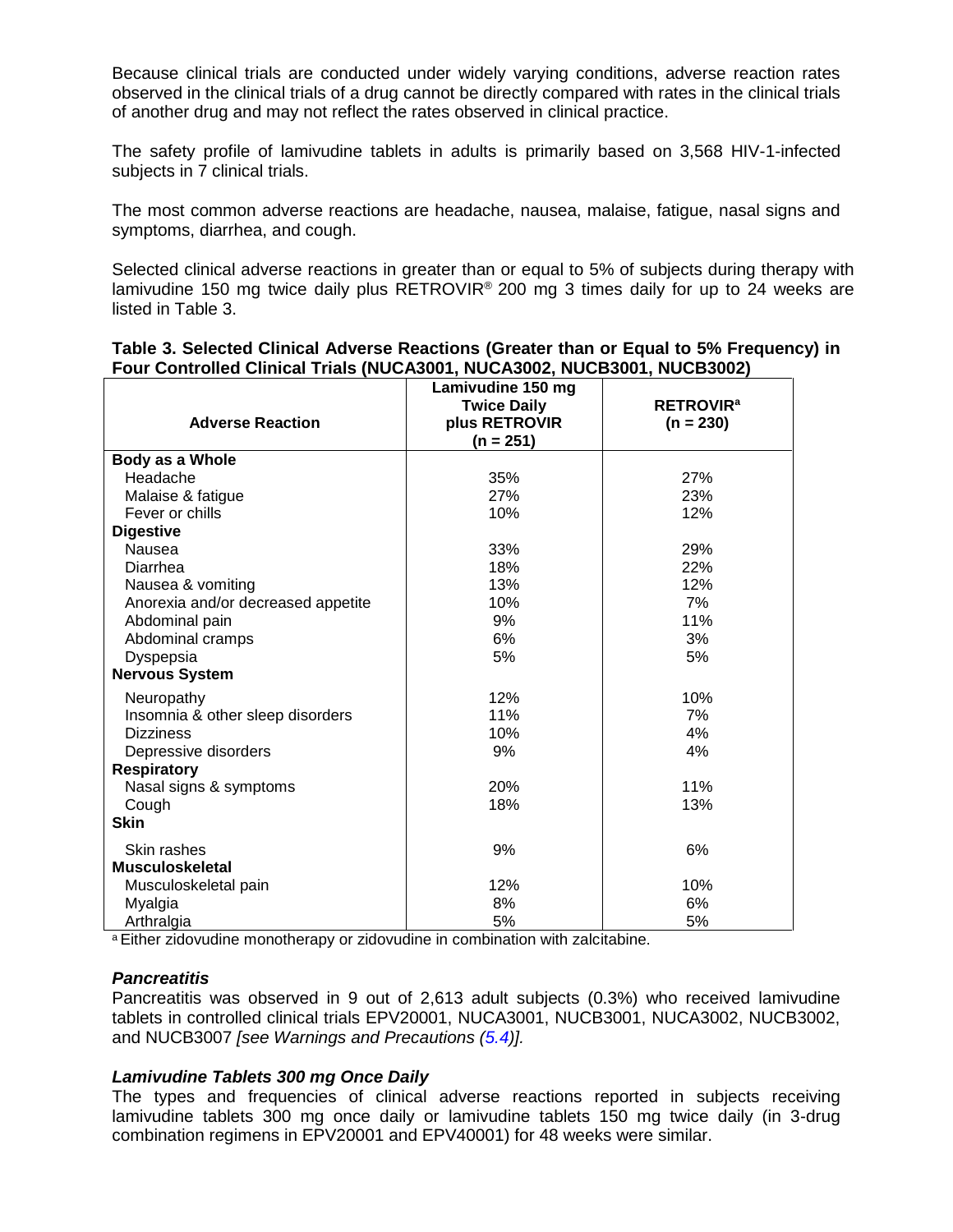Selected laboratory abnormalities observed during therapy are summarized in Table 4.

|                                      | Table 4. Frequencies of Selected Grade 3 to 4 Laboratory Abnormalities in Adults in Four |
|--------------------------------------|------------------------------------------------------------------------------------------|
|                                      | 24-Week Surrogate Endpoint Trials (NUCA3001, NUCA3002, NUCB3001, NUCB3002) and           |
| a Clinical Endpoint Trial (NUCB3007) |                                                                                          |

|                               | 24-Week Surrogate Endpoint |                 | <b>Clinical Endpoint</b>   |                                |
|-------------------------------|----------------------------|-----------------|----------------------------|--------------------------------|
|                               | Trials <sup>ª</sup>        |                 |                            | Trial <sup>a</sup>             |
| <b>Test</b>                   | Lamivudine<br>plus         |                 | Lamivudine<br>plus Current | Placebo plus<br><b>Current</b> |
| (Threshold Level)             | <b>RETROVIR</b>            | <b>RETROVIR</b> | Therapy <sup>c</sup>       | Therapy <sup>c</sup>           |
| Absolute neutrophil count     | 7.2%                       | 5.4%            | 15%                        | 13%                            |
| ( <b>750/mm<sup>3</sup></b> ) |                            |                 |                            |                                |
| Hemoglobin (<8.0 g/dL)        | 2.9%                       | 1.8%            | 2.2%                       | $3.4\%$                        |
| Platelets $(<50,000/mm^3)$    | $0.4\%$                    | 1.3%            | 2.8%                       | 3.8%                           |
| ALT $(>5.0 x$ ULN)            | 3.7%                       | $3.6\%$         | 3.8%                       | $1.9\%$                        |
| AST $(>5.0 \times ULN)$       | 1.7%                       | 1.8%            | $4.0\%$                    | 2.1%                           |
| Bilirubin (>2.5 x ULN)        | 0.8%                       | 0.4%            | <b>ND</b>                  | ND.                            |
| Amylase $(>2.0 \times ULN)$   | 4.2%                       | 1.5%            | 2.2%                       | $1.1\%$                        |

aThe median duration on study was 12 months.

**bEither zidovudine monotherapy or zidovudine in combination with zalcitabine.** 

<sup>c</sup>Current therapy was either zidovudine, zidovudine plus didanosine, or zidovudine plus zalcitabine.

ULN = Upper limit of normal.

ND = Not done.

The frequencies of selected laboratory abnormalities reported in subjects receiving lamivudine 300 mg once daily or lamivudine 150 mg twice daily (in 3-drug combination regimens in EPV20001 and EPV40001) were similar.

### **Clinical Trials Experience in Pediatric Subjects**

EPIVIR oral solution has been studied in 638 pediatric subjects aged 3 months to 18 years in 3 clinical trials.

Selected clinical adverse reactions and physical findings with a greater than or equal to 5% frequency during therapy with lamivudine 4 mg per kg twice daily plus RETROVIR 160 mg per  $m^2$  3 times daily in therapy-naive (less than or equal to 56 days of antiretroviral therapy) pediatric subjects are listed in Table 5.

| Table 5. Selected Clinical Adverse Reactions and Physical Findings (Greater than or |
|-------------------------------------------------------------------------------------|
| Equal to 5% Frequency) in Pediatric Subjects in Trial ACTG300                       |

| <b>Adverse Reaction</b>                | Lamivudine plus<br><b>RETROVIR</b><br>(n = 236) | <b>Didanosine</b><br>$(n = 235)$ |
|----------------------------------------|-------------------------------------------------|----------------------------------|
| Body as a Whole                        |                                                 |                                  |
| Fever                                  | 25%                                             | 32%                              |
| <b>Digestive</b>                       |                                                 |                                  |
| Hepatomegaly                           | 11%                                             | 11%                              |
| Nausea & vomiting                      | 8%                                              | 7%                               |
| Diarrhea                               | 8%                                              | 6%                               |
| <b>Stomatitis</b>                      | 6%                                              | 12%                              |
| Splenomegaly                           | 5%                                              | 8%                               |
| <b>Respiratory</b>                     |                                                 |                                  |
| Cough                                  | 15%                                             | 18%                              |
| Abnormal breath sounds/wheezing        | 7%                                              | 9%                               |
| Ear, Nose, and Throat                  |                                                 |                                  |
| Signs or symptoms of ears <sup>a</sup> | 7%                                              | 6%                               |
| Nasal discharge or congestion          | 8%                                              | 11%                              |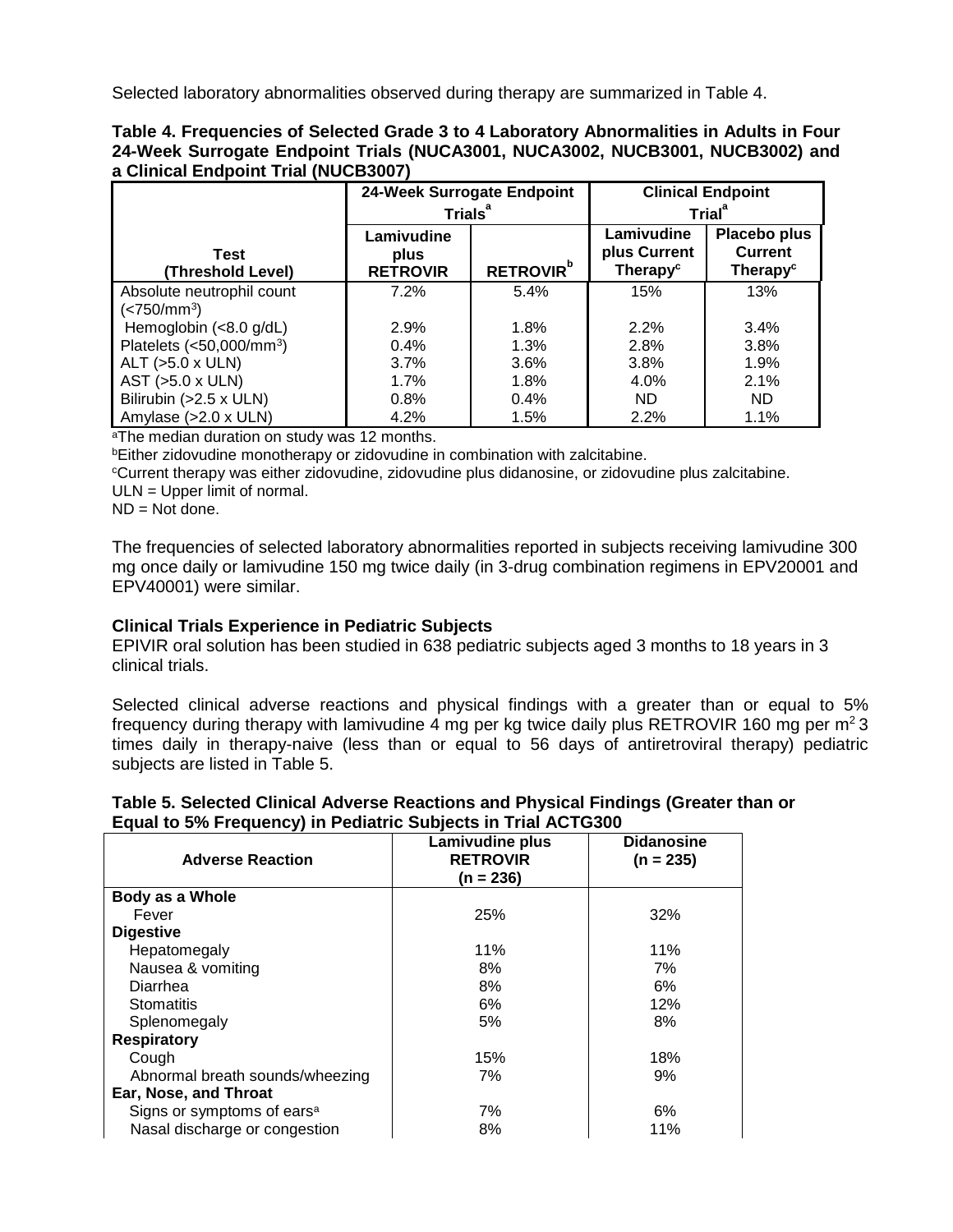| <b>Adverse Reaction</b> | <b>Lamivudine plus</b><br><b>RETROVIR</b><br>$(n = 236)$ | <b>Didanosine</b><br>$(n = 235)$ |
|-------------------------|----------------------------------------------------------|----------------------------------|
| Other                   |                                                          |                                  |
| Skin rashes             | 12%                                                      | 14%                              |
| Lymphadenopathy         | 9%                                                       | 11%                              |

a Includes pain, discharge, erythema, or swelling of an ear.

#### *Pancreatitis*

Pancreatitis, which has been fatal in some cases, has been observed in antiretroviral nucleoside-experienced pediatric subjects receiving lamivudine alone or in combination with other antiretroviral agents. In an open-label dose-escalation trial (NUCA2002), 14 subjects (14%) developed pancreatitis while receiving monotherapy with lamivudine. Three of these subjects died of complications of pancreatitis. In a second open-label trial (NUCA2005), 12 subjects (18%) developed pancreatitis. In Trial ACTG300, pancreatitis was not observed in 236 subjects randomized to lamivudine plus RETROVIR. Pancreatitis was observed in 1 subject in this trial who received open-label lamivudine in combination with RETROVIR and ritonavir following discontinuation of didanosine monotherapy *[see Warnings and Precautions [\(5.4\)](#page-5-4)].*

### *Paresthesias and Peripheral Neuropathies*

Paresthesias and peripheral neuropathies were reported in 15 subjects (15%) in Trial NUCA2002, 6 subjects (9%) in Trial NUCA2005, and 2 subjects (less than 1%) in Trial ACTG300.

Selected laboratory abnormalities experienced by therapy-naive (less than or equal to 56 days of antiretroviral therapy) pediatric subjects are listed in Table 6.

#### **Table 6. Frequencies of Selected Grade 3 to 4 Laboratory Abnormalities in Pediatric Subjects in Trial ACTG300**

| Test                                                      | Lamivudine plus |                   |
|-----------------------------------------------------------|-----------------|-------------------|
| (Threshold Level)                                         | <b>RETROVIR</b> | <b>Didanosine</b> |
| Absolute neutrophil count (<400/mm <sup>3</sup> )         | 8%              | 3%                |
| Hemoglobin $\left\langle \langle 7.0 \right\rangle$ g/dL) | 4%              | 2%                |
| Platelets $(<50,000/\text{mm}^3)$                         | 1%              | 3%                |
| $ALT$ ( $>10$ x ULN)                                      | 1%              | 3%                |
| $AST$ ( $>10$ x ULN)                                      | 2%              | 4%                |
| Lipase $(>2.5 x$ ULN)                                     | 3%              | 3%                |
| Total Amylase (>2.5 x ULN)                                | 3%              | 3%                |

ULN = Upper limit of normal.

**Additional pediatric use information for patients aged 3 months and above is approved for ViiV Healthcare Company's EPIVIR® (lamivudine) tablets and oral solution. However, due to ViiV Healthcare Company's marketing exclusivity rights, this drug product is not labeled with that pediatric information.**

#### *Neonates*

Limited short-term safety information is available from 2 small, uncontrolled trials in South Africa in neonates receiving lamivudine with or without zidovudine for the first week of life following maternal treatment starting at Week 38 or 36 of gestation *[see Clinical Pharmacology [\(12.3\)](#page-12-2)]*. Selected adverse reactions reported in these neonates included increased liver function tests, anemia, diarrhea, electrolyte disturbances, hypoglycemia, jaundice and hepatomegaly, rash, respiratory infections, and sepsis; 3 neonates died (1 from gastroenteritis with acidosis and convulsions, 1 from traumatic injury, and 1 from unknown causes). Two other nonfatal gastroenteritis or diarrhea cases were reported, including 1 with convulsions; 1 infant had transient renal insufficiency associated with dehydration. The absence of control groups limits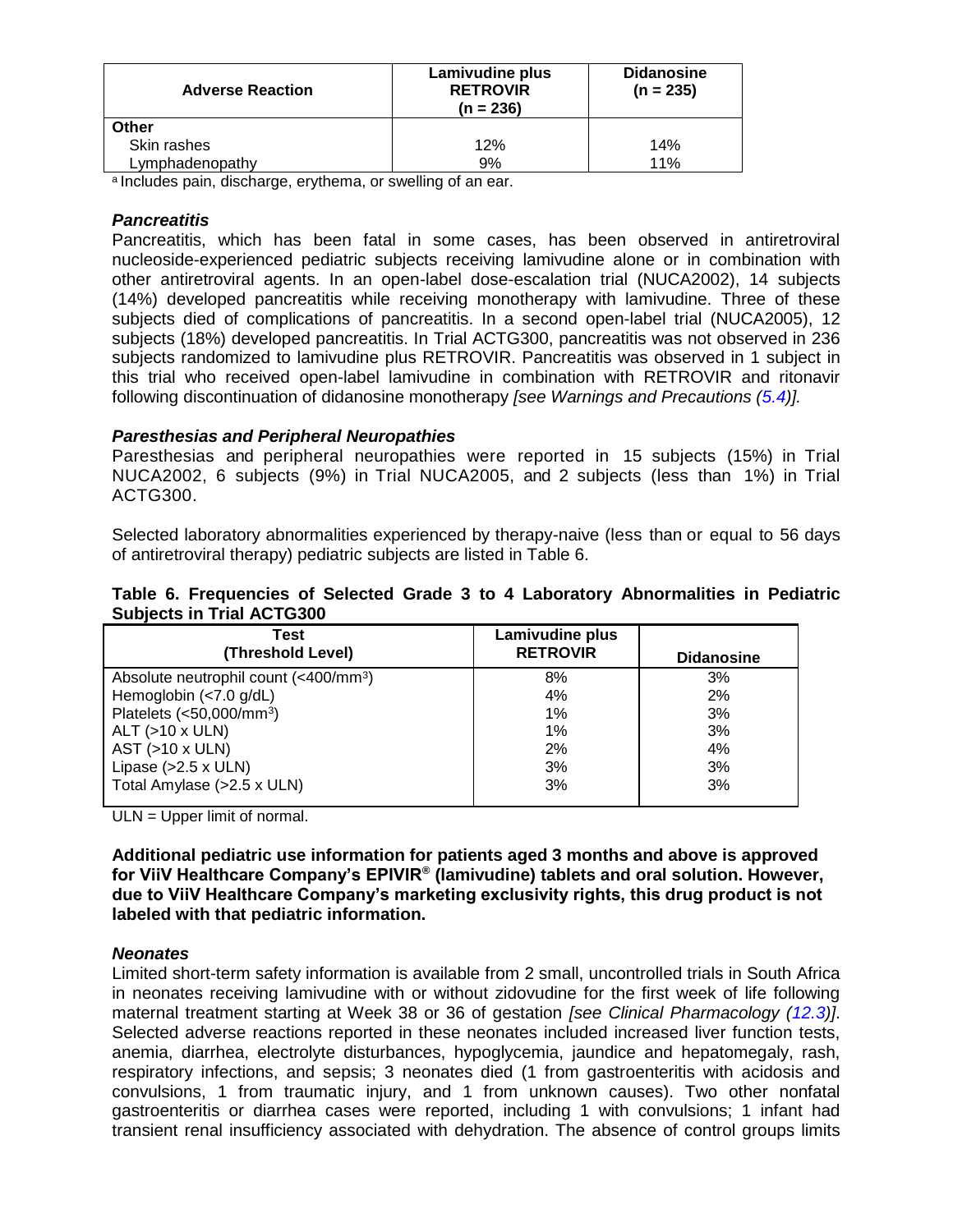assessments of causality, but it should be assumed that perinatally exposed infants may be at risk for adverse reactions comparable to those reported in pediatric and adult HIV-1-infected patients treated with lamivudine-containing combination regimens. Long-term effects of *in utero* and infant lamivudine exposure are not known.

### <span id="page-9-1"></span>**6.2 Postmarketing Experience**

The following adverse reactions have been identified during post-approval use of lamivudine tablets. Because these reactions are reported voluntarily from a population of unknown size, it is not always possible to reliably estimate their frequency or establish a causal relationship to drug exposure. These reactions have been chosen for inclusion due to a combination of their seriousness, frequency of reporting, or potential causal connection to lamivudine.

#### *Body as a Whole*

Redistribution/accumulation of body fat *[see Warnings and Precautions [\(5.7\)](#page-5-2)].* 

### *Endocrine and Metabolic*

Hyperglycemia.

*General*

Weakness.

#### *Hemic and Lymphatic*

Anemia (including pure red cell aplasia and severe anemias progressing on therapy).

#### *Hepatic and Pancreatic*

Lactic acidosis and hepatic steatosis *[see Warnings and Precautions [\(5.1\)](#page-3-0)]*, posttreatment exacerbations of hepatitis B *[see Warnings and Precautions [\(5.2\)](#page-4-0)].*

#### *Hypersensitivity*

Anaphylaxis, urticaria.

#### *Musculoskeletal*

Muscle weakness, CPK elevation, rhabdomyolysis.

*Skin* Alopecia, pruritus.

#### <span id="page-9-2"></span>**7 DRUG INTERACTIONS**

### <span id="page-9-3"></span>**7.1 Drugs Inhibiting Organic Cation Transporters**

Lamivudine is predominantly eliminated in the urine by active organic cationic secretion. The possibility of interactions with other drugs administered concurrently should be considered, particularly when their main route of elimination is active renal secretion via the organic cationic transport system (e.g., trimethoprim) *[see Clinical Pharmacology [\(12.3\)](#page-12-2)]*. No data are available regarding interactions with other drugs that have renal clearance mechanisms similar to that of lamivudine.

#### <span id="page-9-0"></span>**7.2 Sorbitol**

Coadministration of single doses of lamivudine and sorbitol resulted in a sorbitol dosedependent reduction in lamivudine exposures. When possible, avoid use of sorbitol-containing medicines with lamivudine *[see Warnings and Precautions [\(5.6\)](#page-5-0), Clinical Pharmacology [\(12.3\)](#page-12-2)]*.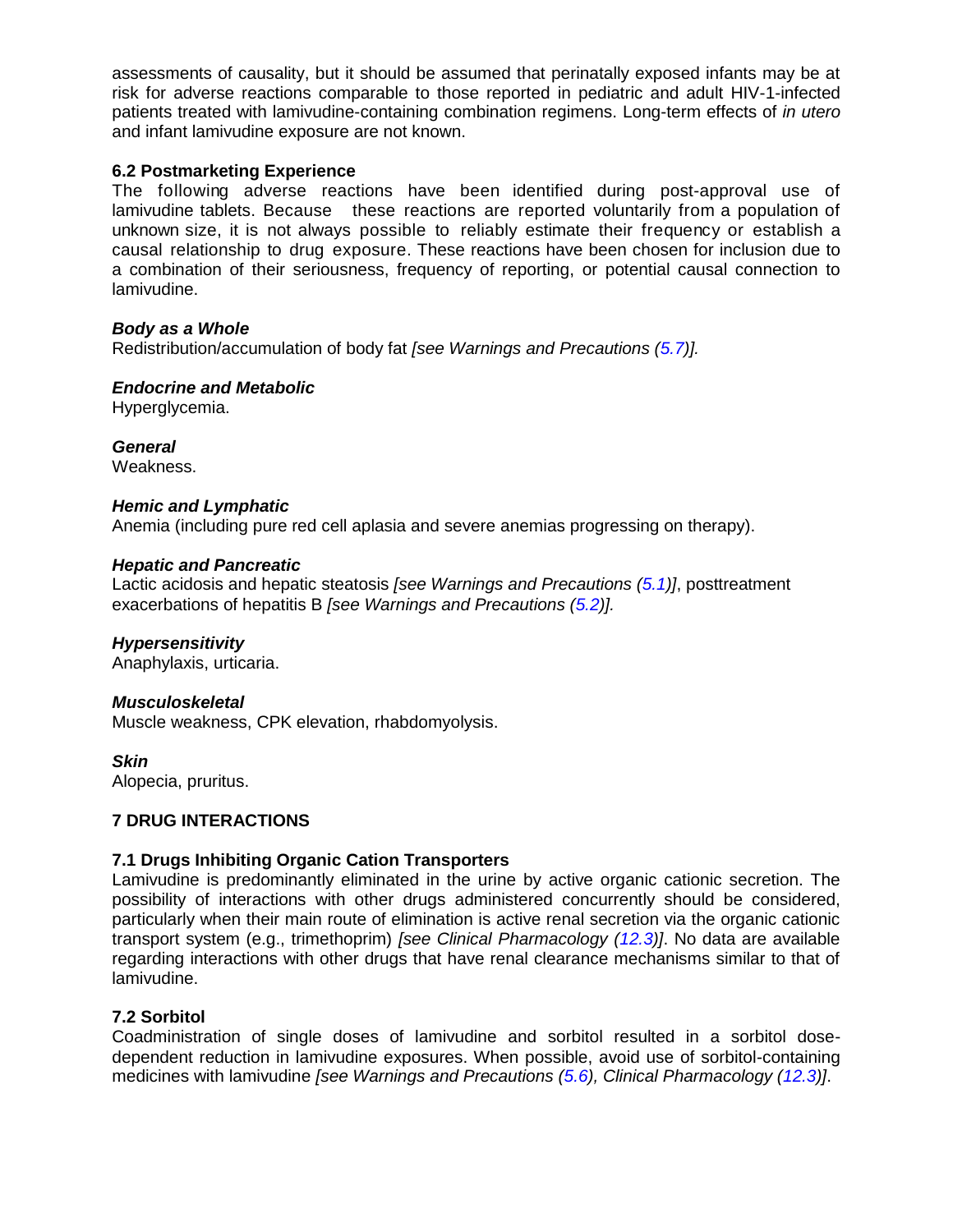#### <span id="page-10-1"></span>**8 USE IN SPECIFIC POPULATIONS**

### <span id="page-10-2"></span>**8.1 Pregnancy**

## *Pregnancy Exposure Registry*

There is a pregnancy exposure registry that monitors pregnancy outcomes in women exposed to lamivudine tablets during pregnancy. Physicians are encouraged to register patients by calling the Antiretroviral Pregnancy Registry at 1-800-258-4263.

#### *Risk Summary*

Available data from the Antiretroviral Pregnancy Registry show no difference in the risk of overall major birth defects for lamivudine compared with the background rate for major birth defects of 2.7% in the US reference population of the Metropolitan Atlanta Congenital Defects Program (MACDP). Lamivudine produced embryonic toxicity in rabbits at a dose that produced similar human exposures as the recommended clinical dose. The relevance of animal findings to human pregnancy registry data is not known.

### *Data*

#### *Human Data*

Based on prospective reports from the Antiretroviral Pregnancy Registry of over 11,000 exposures to lamivudine during pregnancy resulting in live births (including over 4,300 exposed in the first trimester), there was no difference between lamivudine and overall birth defects compared with the background birth defect rate of 2.7% in the US reference population of the MACDP. The prevalence of defects in the first trimester was 3.1% (95% CI: 2.6% to 3.7%).

Lamivudine pharmacokinetics were studied in pregnant women during 2 clinical trials conducted in South Africa. The trials assessed pharmacokinetics in 16 women at 36 weeks gestation using 150 mg lamivudine twice daily with zidovudine, 10 women at 38 weeks gestation using 150 mg lamivudine twice daily with zidovudine, and 10 women at 38 weeks gestation using lamivudine 300 mg twice daily without other antiretrovirals. These trials were not designed or powered to provide efficacy information. Lamivudine pharmacokinetics in pregnant women were similar to those seen in non-pregnant adults and in postpartum women. Lamivudine concentrations were generally similar in maternal, neonatal, and umbilical cord serum samples. In a subset of subjects, amniotic fluid specimens were collected following natural rupture of membranes and confirmed that lamivudine crosses the placenta in humans. Amniotic fluid concentrations of lamivudine were typically 2 times greater than maternal serum levels and ranged from 1.2 to 2.5 mcg per mL (150 mg twice daily) and 2.1 to 5.2 mcg per mL (300 mg twice daily).

#### *Animal Data*

Studies in pregnant rats showed that lamivudine is transferred to the fetus through the placenta. Reproduction studies with orally administered lamivudine have been performed in rats and rabbits at doses producing plasma levels up to approximately 35 times that for the recommended adult HIV dose. No evidence of teratogenicity due to lamivudine was observed. Evidence of early embryolethality was seen in the rabbit at exposure levels similar to those observed in humans, but there was no indication of this effect in the rat at exposure levels up to 35 times those in humans.

### <span id="page-10-0"></span>**8.2 Lactation**

#### *Risk Summary*

The Centers for Disease Control and Prevention recommend that HIV-1-infected mothers in the United States not breastfeed their infants to avoid risking postnatal transmission of HIV-1 infection. Because of the potential for HIV-1 transmission mothers should be instructed not to breastfeed.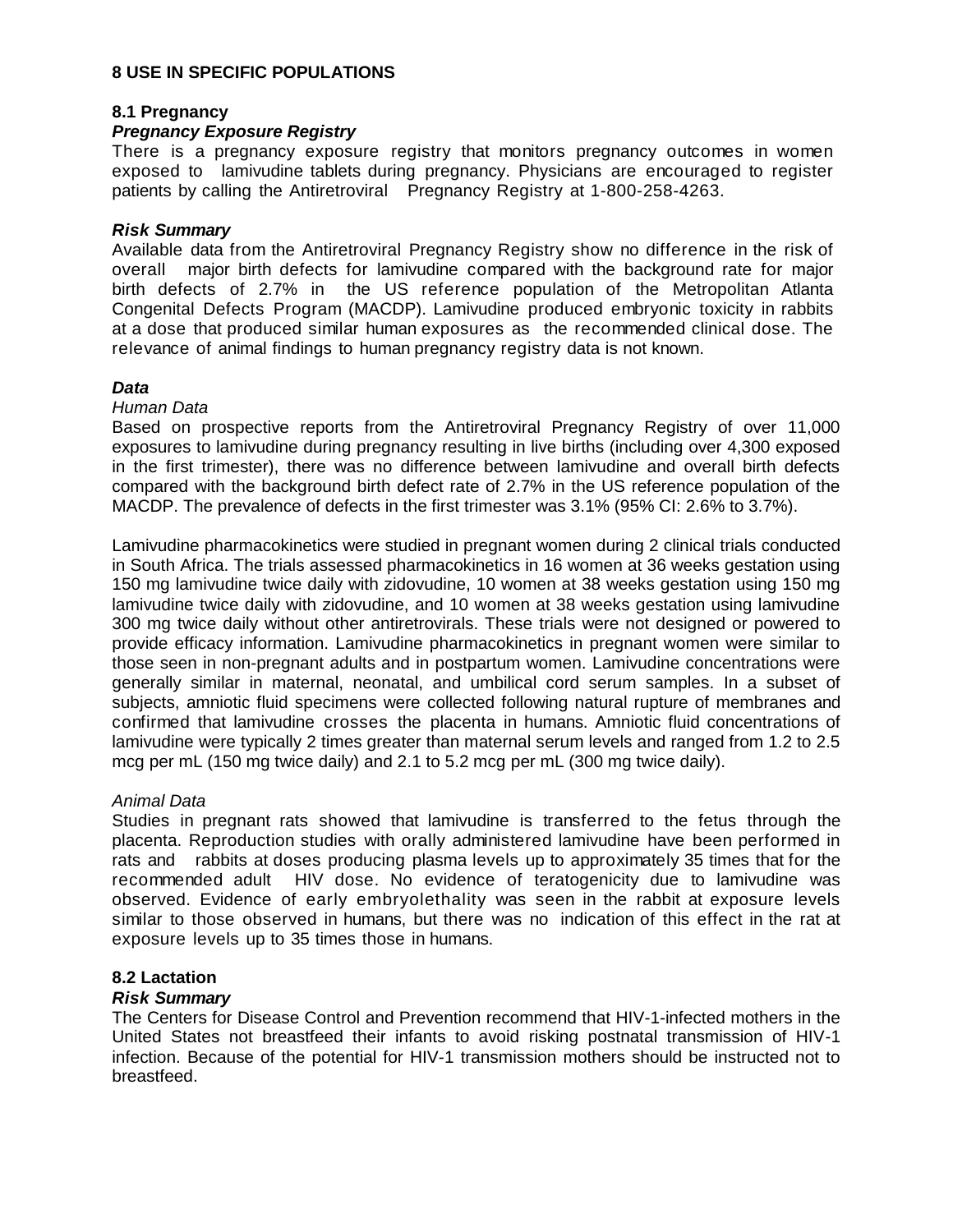### <span id="page-11-0"></span>**8.4 Pediatric Use**

The safety and effectiveness of lamivudine tablets in combination with other antiretroviral agents have been established in pediatric patients aged 3 months and older. Lamivudine scored tablet is the preferred formulation for HIV-1-infected pediatric patients who weigh at least 14 kg and for whom a solid dosage form is appropriate because pediatric subjects who received EPIVIR oral solution had lower rates of virologic suppression, lower plasma lamivudine exposure, and developed viral resistance more frequently than those receiving Lamivudine tablets in the ARROW trial *[see Dosage and Administration [\(2.2\)](#page-2-0), Warnings and Precautions [\(5.6\)](#page-5-0), Adverse Reactions [\(6.1\)](#page-5-3), Clinical Pharmacology [\(12.3\)](#page-12-2), Clinical Studies [\(14.2\)](#page-20-0)]*.

## <span id="page-11-1"></span>**8.5 Geriatric Use**

Clinical trials of lamivudine tablets did not include sufficient numbers of subjects aged 65 and over to determine whether they respond differently from younger subjects. In general, caution should be exercised in the administration of lamivudine in elderly patients reflecting the greater frequency of decreased hepatic, renal, or cardiac function, and of concomitant disease or other drug therapy *[see Dosage and Administration [\(2.3\)](#page-3-1), Clinical Pharmacology [\(12.3\)](#page-12-2)]*.

## <span id="page-11-2"></span>**8.6 Patients with Impaired Renal Function**

Reduction of the dosage of lamivudine tablets are recommended for patients with impaired renal function *[see Dosage and Administration [\(2.3\)](#page-3-1), Clinical Pharmacology [\(12.3\)](#page-12-2)]*.

## <span id="page-11-3"></span>**10 OVERDOSAGE**

There is no known specific treatment for overdose with lamivudine. If overdose occurs, the patient should be monitored and standard supportive treatment applied as required. Because a negligible amount of lamivudine was removed via (4-hour) hemodialysis, continuous ambulatory peritoneal dialysis, and automated peritoneal dialysis, it is not known if continuous hemodialysis would provide clinical benefit in a lamivudine overdose event.

### <span id="page-11-4"></span>**11 DESCRIPTION**

Lamivudine is a synthetic nucleoside analogue with activity against HIV-1 and HBV. The drug substance used in lamivudine tablets, USP 150 mg and 300 mg is lamivudine in the form of lamivudine methanol solvate. The chemical name of lamivudine methanol solvate is (2R,cis)-4 amino-1-(2-hydroxymethyl-1,3-oxathiolan-5-yl)-2(1H)-pyrimidinone methanol solvate. It has a molecular formula of  $C_8H_{11}N_3O_3S \cdot 0.2CH_4O$  and a molecular weight of 235.66 g/mol. It has the following structural formula:



Lamivudine methanol solvate is a white to off-white powder. It is highly soluble in water.

Lamivudine tablets, USP are for oral administration. Each scored 150-mg film-coated tablet contains lamivudine methanol solvate equivalent to 150 mg of lamivudine and the inactive ingredients colloidal silicon dioxide, crospovidone, hydroxypropyl cellulose, hydroxypropyl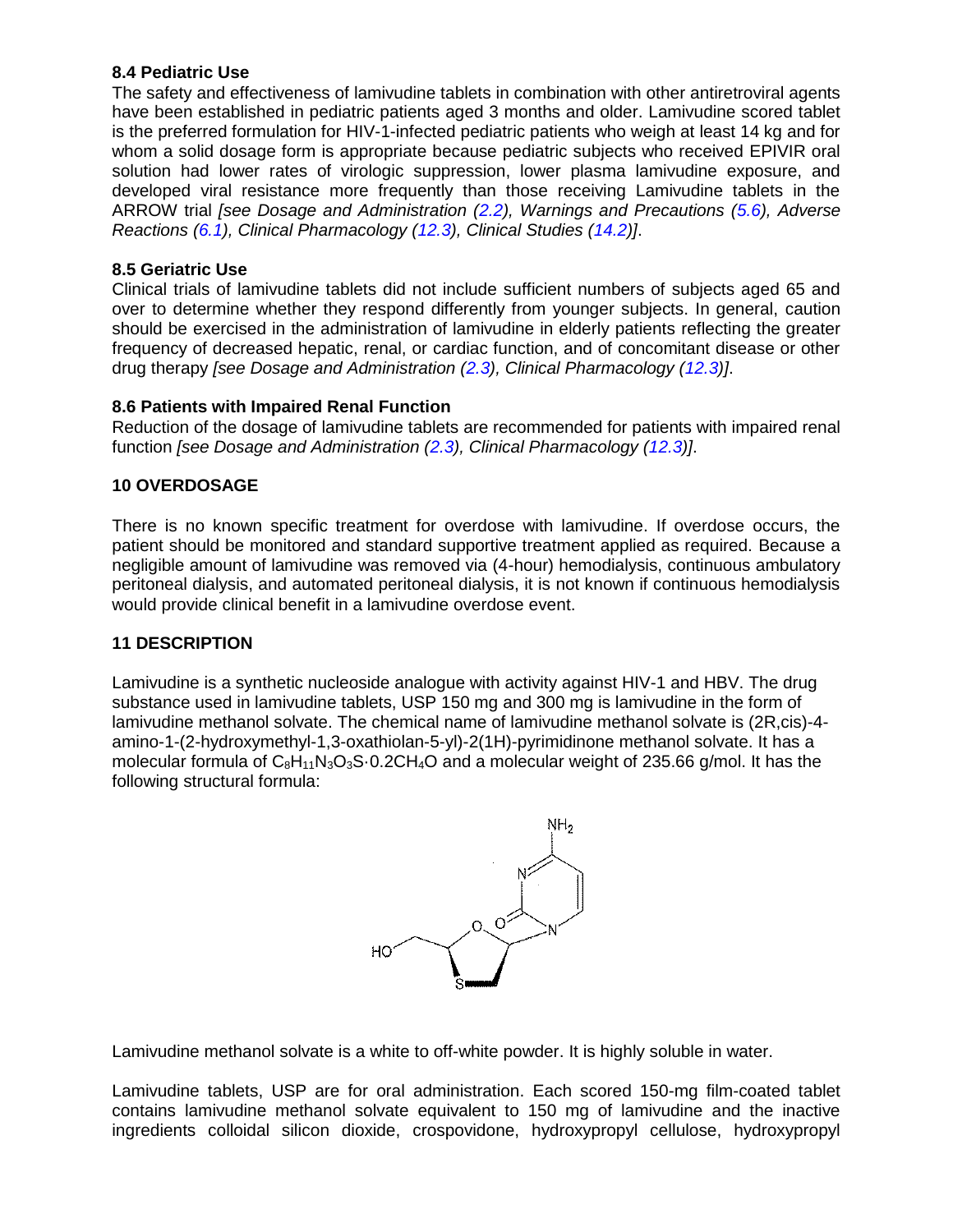methylcellulose, lactose anhydrous, magnesium stearate, polyethylene glycol, and titanium dioxide.

Each 300-mg film-coated tablet contains lamivudine methanol solvate equivalent to 300 mg of lamivudine, and the inactive ingredients black iron oxide, colloidal silicon dioxide, crospovidone, hydroxypropyl cellulose, hydroxypropyl methylcellulose, lactose anhydrous, magnesium stearate, polyethylene glycol, and titanium dioxide.

Meets USP Dissolution Test 2.

### <span id="page-12-0"></span>**12 CLINICAL PHARMACOLOGY**

#### <span id="page-12-1"></span>**12.1 Mechanism of Action**

Lamivudine is an antiretroviral agent *[see Microbiology [\(12.4\)](#page-16-0)].* 

#### <span id="page-12-2"></span>**12.3 Pharmacokinetics**  *Pharmacokinetics in Adults*

The pharmacokinetic properties of lamivudine have been studied in asymptomatic, HIV-1 infected adult subjects after administration of single intravenous (IV) doses ranging from 0.25 to 8 mg per kg, as well as single and multiple (twice-daily regimen) oral doses ranging from 0.25 to 10 mg per kg.

The pharmacokinetic properties of lamivudine have also been studied as single and multiple oral doses ranging from 5 mg to 600 mg per day administered to HBV-infected subjects.

The steady-state pharmacokinetic properties of the lamivudine 300-mg tablet once daily for 7 days compared with the lamivudine 150-mg tablet twice daily for 7 days were assessed in a crossover trial in 60 healthy subjects. Lamivudine tablets 300 mg once daily resulted in lamivudine exposures that were similar to lamivudine tablets 150 mg twice daily with respect to plasma AUC<sub>24,55</sub>; however, C<sub>max,55</sub> was 66% higher and the trough value was 53% lower compared with the 150-mg twice-daily regimen. Intracellular lamivudine triphosphate exposures in peripheral blood mononuclear cells were also similar with respect to  $AUC_{24,ss}$  and  $C_{max24,ss}$ ; however, trough values were lower compared with the 150-mg twice-daily regimen. Inter-subject variability was greater for intracellular lamivudine triphosphate concentrations versus lamivudine plasma trough concentrations.

The pharmacokinetics of lamivudine was evaluated in 12 adult HIV-1-infected subjects dosed with lamivudine 150 mg twice daily in combination with other antiretroviral agents. The geometric mean (95% CI) for  $AUC_{(0-12)}$  was 5.53 (4.58, 6.67) mcg.h per mL and for  $C_{\text{max}}$  was 1.40 (1.17, 1.69) mcg per mL.

#### *Absorption and Bioavailability*

Absolute bioavailability in 12 adult subjects was  $86\% \pm 16\%$  (mean  $\pm$  SD) for the 150-mg tablet and 87%  $\pm$  13% for the oral solution. After oral administration of 2 mg per kg twice a day to 9 adults with HIV-1, the peak serum lamivudine concentration ( $C_{\text{max}}$ ) was 1.5  $\pm$  0.5 mcg per mL (mean  $\pm$  SD). The area under the plasma concentration versus time curve (AUC) and C<sub>max</sub> increased in proportion to oral dose over the range from 0.25 to 10 mg per kg.

The accumulation ratio of lamivudine in HIV-1-positive asymptomatic adults with normal renal function was 1.50 following 15 days of oral administration of 2 mg per kg twice daily.

#### *Effects of Food on Oral Absorption*

Lamivudine tablets may be administered with or without food. An investigational 25-mg dosage form of lamivudine was administered orally to 12 asymptomatic, HIV-1-infected subjects on 2 occasions, once in the fasted state and once with food (1,099 kcal; 75 grams fat, 34 grams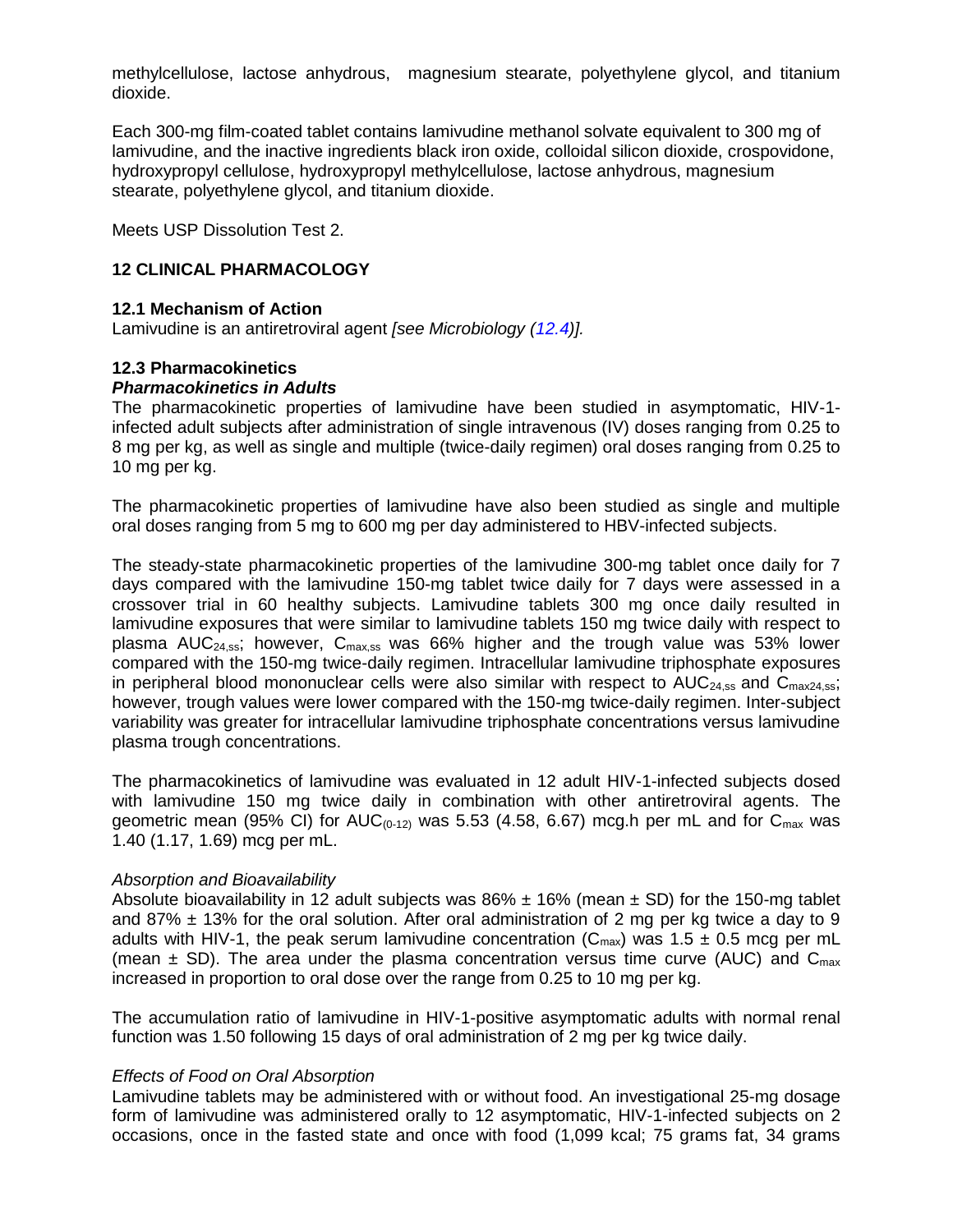protein, 72 grams carbohydrate). Absorption of lamivudine was slower in the fed state ( $T_{max}: 3.2$  $\pm$  1.3 hours) compared with the fasted state (T<sub>max</sub>: 0.9  $\pm$  0.3 hours); C<sub>max</sub> in the fed state was  $40\% \pm 23\%$  (mean  $\pm$  SD) lower than in the fasted state. There was no significant difference in systemic exposure (AUC∞) in the fed and fasted states.

### *Distribution*

The apparent volume of distribution after IV administration of lamivudine to 20 subjects was 1.3  $\pm$  0.4 L per kg, suggesting that lamivudine distributes into extravascular spaces. Volume of distribution was independent of dose and did not correlate with body weight.

Binding of lamivudine to human plasma proteins is less than 36%. *In vitro* studies showed that over the concentration range of 0.1 to 100 mcg per mL, the amount of lamivudine associated with erythrocytes ranged from 53% to 57% and was independent of concentration.

### *Metabolism*

Metabolism of lamivudine is a minor route of elimination. In humans, the only known metabolite of lamivudine is the trans-sulfoxide metabolite (approximately 5% of an oral dose after 12 hours). Serum concentrations of this metabolite have not been determined. Lamivudine is not significantly metabolized by cytochrome P450 enzymes.

## *Elimination*

The majority of lamivudine is eliminated unchanged in urine by active organic cationic secretion. In 9 healthy subjects given a single 300-mg oral dose of lamivudine, renal clearance was 199.7  $\pm$  56.9 mL per min (mean  $\pm$  SD). In 20 HIV-1-infected subjects given a single IV dose, renal clearance was 280.4  $\pm$  75.2 mL per min (mean  $\pm$  SD), representing 71%  $\pm$  16% (mean  $\pm$  SD) of total clearance of lamivudine.

In most single-dose trials in HIV-1-infected subjects, HBV-infected subjects, or healthy subjects with serum sampling for 24 hours after dosing, the observed mean elimination half-life  $(t\frac{1}{2})$ ranged from 5 to 7 hours. In HIV-1-infected subjects, total clearance was  $398.5 \pm 69.1$  mL per min (mean  $\pm$  SD). Oral clearance and elimination half-life were independent of dose and body weight over an oral dosing range of 0.25 to 10 mg per kg.

## **Specific Populations**

### *Patients with Renal Impairment*

The pharmacokinetic properties of lamivudine have been determined in a small group of HIV-1 infected adults with impaired renal function (Table 7).

| Table 7. Pharmacokinetic Parameters (Mean ± SD) after a Single 300-mg Oral Dose of |  |
|------------------------------------------------------------------------------------|--|
| Lamivudine in 3 Groups of Adults with Varying Degrees of Renal Function            |  |

|                               | <b>Creatinine Clearance Criterion</b><br>(Number of Subjects) |                           |                            |
|-------------------------------|---------------------------------------------------------------|---------------------------|----------------------------|
| <b>Parameter</b>              | $>60$ mL/min<br>$(n = 6)$                                     | 10-30 mL/min<br>$(n = 4)$ | $<$ 10 mL/min<br>$(n = 6)$ |
| Creatinine clearance (mL/min) | $111 \pm 14$                                                  | $28 \pm 8$                | $6 \pm 2$                  |
| $C_{\text{max}}$ (mcg/mL)     | $2.6 \pm 0.5$                                                 | $3.6 \pm 0.8$             | $5.8 \pm 1.2$              |
| $AUC^{\infty}$ (mcg•h/mL)     | $11.0 \pm 1.7$                                                | $48.0 \pm 19$             | $157 \pm 74$               |
| $Cl/F$ (mL/min)               | $464 \pm 76$                                                  | $114 \pm 34$              | $36 \pm 11$                |

 $T<sub>max</sub>$  was not significantly affected by renal function. Based on these observations, it is recommended that the dosage of lamivudine be modified in patients with renal impairment *[see Dosage and Administration [\(2.3\)](#page-3-1)]*.

Based on a trial in otherwise healthy subjects with impaired renal function, hemodialysis increased lamivudine clearance from a mean of 64 to 88 mL per min; however, the length of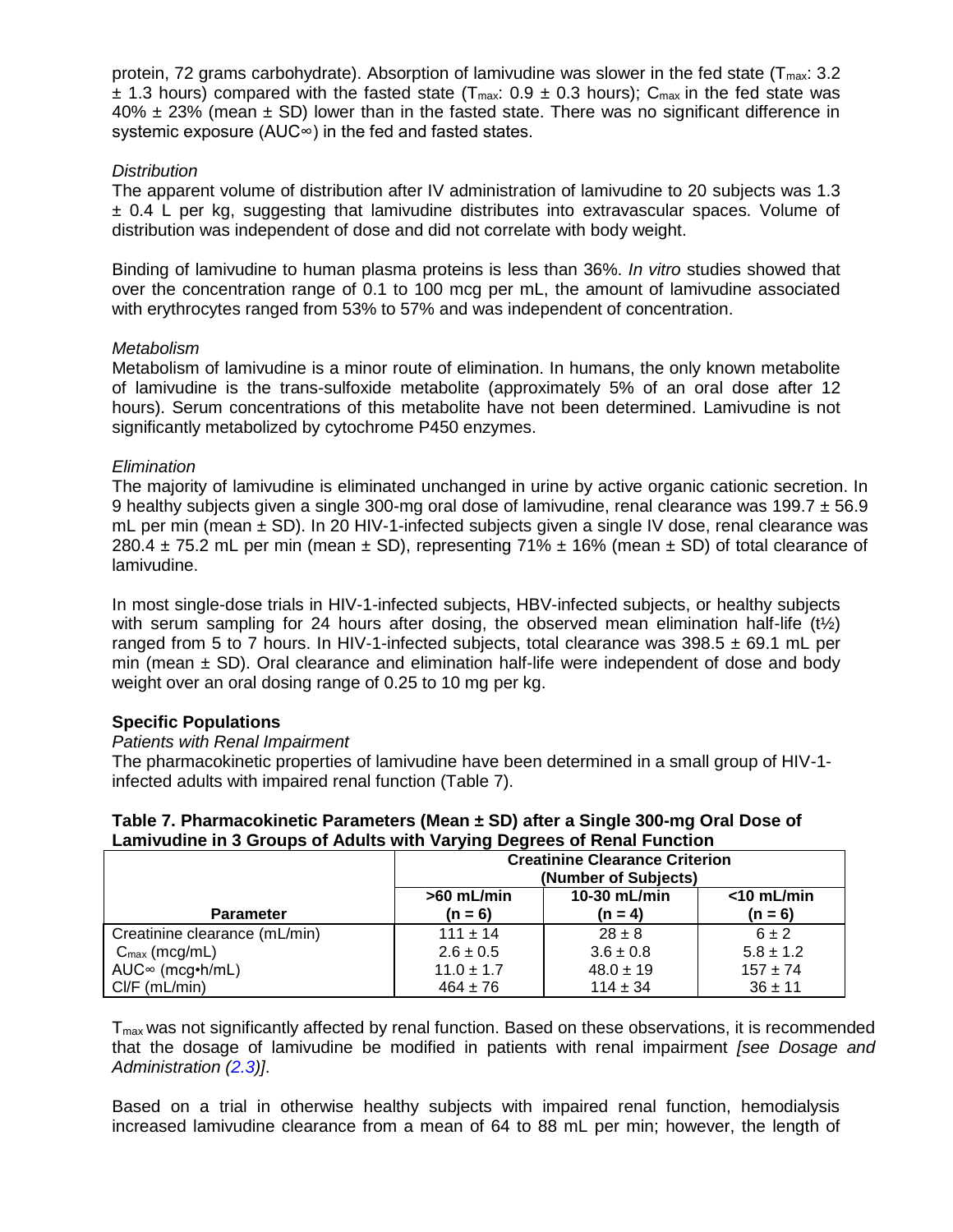time of hemodialysis (4 hours) was insufficient to significantly alter mean lamivudine exposure after a single-dose administration. Continuous ambulatory peritoneal dialysis and automated peritoneal dialysis have negligible effects on lamivudine clearance. Therefore, it is recommended, following correction of dose for creatinine clearance, that no additional dose modification be made after routine hemodialysis or peritoneal dialysis.

The effects of renal impairment on lamivudine pharmacokinetics in pediatric patients are not known.

#### *Patients with Hepatic Impairment*

The pharmacokinetic properties of lamivudine have been determined in adults with impaired hepatic function. Pharmacokinetic parameters were not altered by diminishing hepatic function. Safety and efficacy of lamivudine have not been established in the presence of decompensated liver disease.

#### *Pregnancy*

Lamivudine pharmacokinetics were studied in 36 pregnant women during 2 clinical trials conducted in South Africa. Lamivudine pharmacokinetics in pregnant women were similar to those seen in non-pregnant adults and in postpartum women. Lamivudine concentrations were generally similar in maternal, neonatal, and umbilical cord serum samples.

#### *Pediatric Patients*

The pharmacokinetics of lamivudine have been studied after either single or repeat doses of lamivudine in 210 pediatric subjects. Pediatric subjects receiving lamivudine oral solution (dosed at approximately 8 mg per kg per day) achieved approximately 25% lower plasma concentrations of lamivudine compared with HIV-1-infected adults. Pediatric subjects receiving lamivudine oral tablets achieved plasma concentrations comparable to or slightly higher than those observed in adults. The absolute bioavailability of both lamivudine tablets and oral solution are lower in children than adults. The relative bioavailability of lamivudine oral solution is approximately 40% lower than tablets containing lamivudine in pediatric subjects despite no difference in adults. Lower lamivudine exposures in pediatric patients receiving lamivudine oral solution is likely due to the interaction between lamivudine and concomitant solutions containing sorbitol (such as ZIAGEN). Modeling of pharmacokinetic data suggests increasing the dosage of EPIVIR oral solution to 5 mg per kg taken orally twice daily (up to a maximum of 300 mg daily) is needed to achieve sufficient concentrations of lamivudine *[see Dosage and Administration [\(2.2\)](#page-2-0)]*. There are no clinical data in HIV-1 infected pediatric patients coadministered with sorbitol-containing medicines at this dose.

Distribution of lamivudine into cerebrospinal fluid (CSF) was assessed in 38 pediatric subjects after multiple oral dosing with lamivudine. CSF samples were collected between 2 and 4 hours postdose. At the dose of 8 mg per kg per day, CSF lamivudine concentrations in 8 subjects ranged from 5.6% to 30.9% (mean  $\pm$  SD of 14.2%  $\pm$  7.9%) of the concentration in a simultaneous serum sample, with CSF lamivudine concentrations ranging from 0.04 to 0.3 mcg per mL.

Limited, uncontrolled pharmacokinetic and safety data are available from administration of lamivudine (and zidovudine) to 36 infants aged up to 1 week in 2 trials in South Africa. In these trials, lamivudine clearance was substantially reduced in 1-week-old neonates relative to pediatric subjects (aged over 3 months) studied previously. There is insufficient information to establish the time course of changes in clearance between the immediate neonatal period and the age-ranges over 3 months old *[see Adverse Reactions [\(6.1\)](#page-5-3)]*.

#### **Additional pediatric use information for patients aged 3 months and above is approved for ViiV Healthcare Company's EPIVIR® (lamivudine) tablets and oral solution. However,**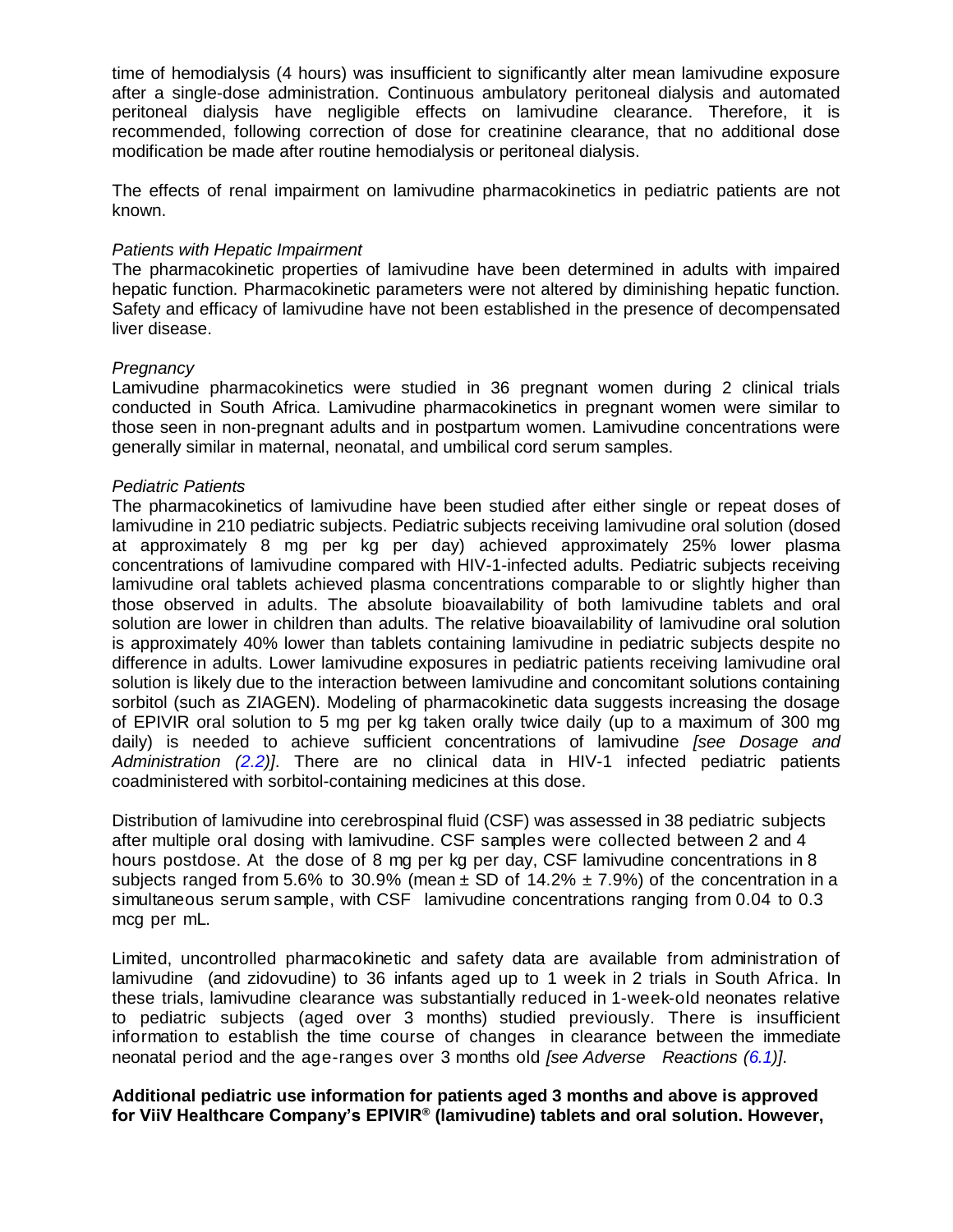#### **due to ViiV Healthcare Company's marketing exclusivity rights, this drug product is not labeled with that pediatric information.**

#### *Geriatric Patients*

The pharmacokinetics of lamivudine after administration of lamivudine tablets to subjects over 65 years have not been studied *[see Use in Specific Populations [\(8.5\)](#page-11-1)]*.

#### *Male and Female Patients*

There are no significant or clinically relevant gender differences in lamivudine pharmacokinetics.

### *Racial Groups*

There are no significant or clinically relevant racial differences in lamivudine pharmacokinetics.

### **Drug Interactions Studies**

#### *Effect of Lamivudine on the Pharmacokinetics of Other Agents*

Based on *in vitro* study results, lamivudine at therapeutic drug exposures is not expected to affect the pharmacokinetics of drugs that are substrates of the following transporters: organic anion transporter polypeptide 1B1/3 (OATP1B1/3), breast cancer resistance protein (BCRP), Pglycoprotein (P-gp), multidrug and toxin extrusion protein 1 (MATE1), MATE2-K, organic cation transporter 1 (OCT1), OCT2, or OCT3.

### *Effect of Other Agents on the Pharmacokinetics of Lamivudine*

Lamivudine is a substrate of MATE1, MATE2-K, and OCT2 in vitro. Trimethoprim (an inhibitor of these drug transporters) has been shown to increase lamivudine plasma concentrations. This interaction is not considered clinically significant as no dose adjustment of lamivudine is needed.

Lamivudine is a substrate of P-gp and BCRP; however, considering its absolute bioavailability (87%), it is unlikely that these transporters play a significant role in the absorption of lamivudine. Therefore, coadministration of drugs that are inhibitors of these efflux transporters is unlikely to affect the disposition and elimination of lamivudine.

### *Interferon Alfa*

There was no significant pharmacokinetic interaction between lamivudine and interferon alfa in a trial of 19 healthy male subjects *[see Warnings and Precautions [\(5.3\)](#page-4-1)]*.

### *Ribavirin*

*In vitro* data indicate ribavirin reduces phosphorylation of lamivudine, stavudine, and zidovudine. However, no pharmacokinetic (e.g., plasma concentrations or intracellular triphosphorylated active metabolite concentrations) or pharmacodynamic (e.g., loss of HIV-1/HCV virologic suppression) interaction was observed when ribavirin and lamivudine (n = 18), stavudine (n = 10), or zidovudine ( $n = 6$ ) were coadministered as part of a multi-drug regimen to HIV-1/HCV co-infected subjects *[see Warnings and Precautions [\(5.3\)](#page-4-1)]*.

### *Sorbitol (Excipient)*

Lamivudine and sorbitol solutions were coadministered to 16 healthy adult subjects in an openlabel, randomized sequence, 4-period, crossover trial. Each subject received a single 300-mg dose of lamivudine oral solution alone or coadministered with a single dose of 3.2 grams, 10.2 grams, or 13.4 grams of sorbitol in solution. Coadministration of lamivudine with sorbitol resulted in dose-dependent decreases of 20%, 39%, and 44% in the AUC  $_{(0.24)}$ , 14%, 32%, and 36% in the AUC  $_{(∞)}$ , and 28%, 52%, and 55% in the C<sub>max</sub> of lamivudine.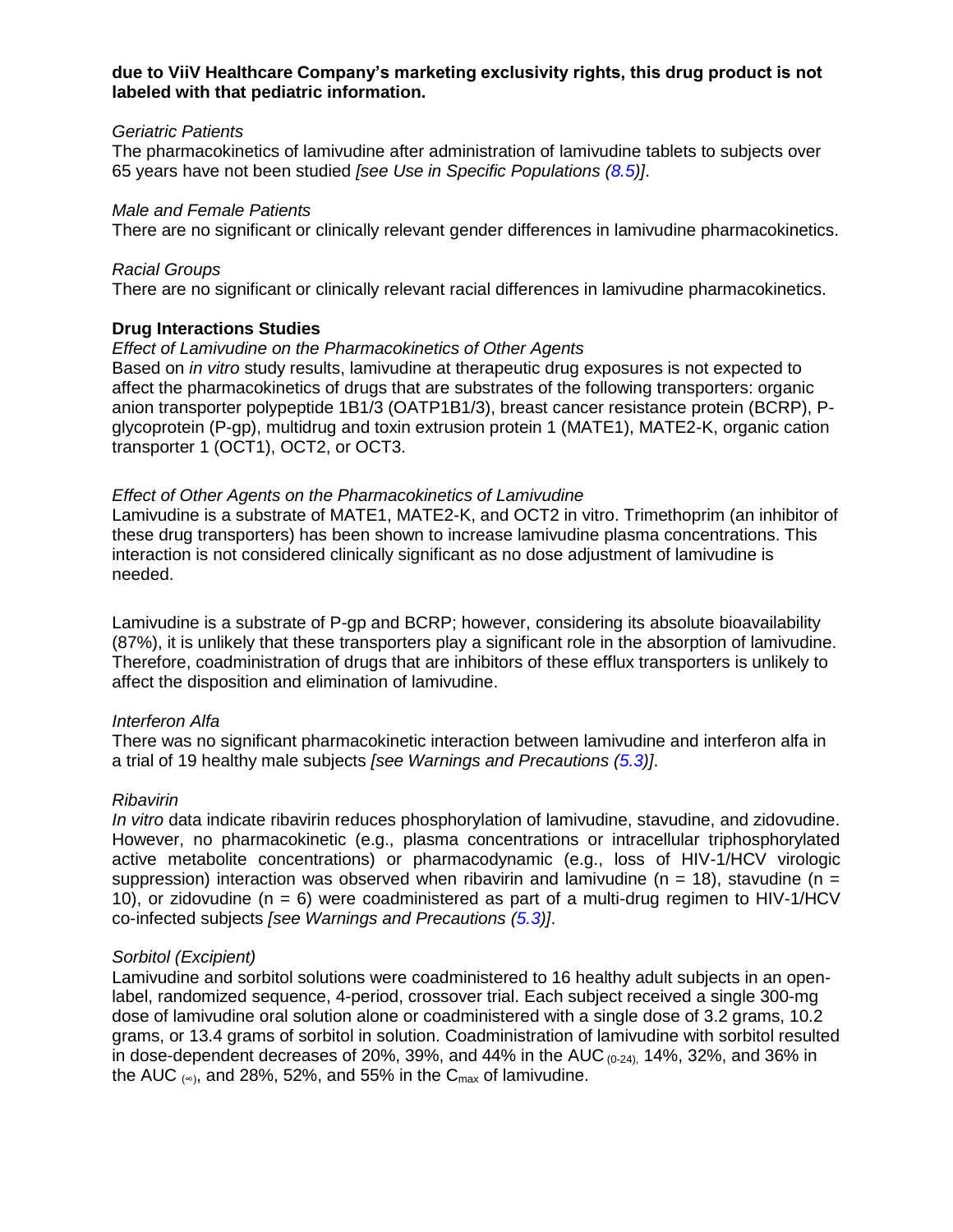### *Trimethoprim/Sulfamethoxazole*

Lamivudine and TMP/SMX were coadministered to 14 HIV-1-positive subjects in a singlecenter, open-label, randomized, crossover trial. Each subject received treatment with a single 300-mg dose of lamivudine and TMP 160 mg/SMX 800 mg once a day for 5 days with concomitant administration of lamivudine 300 mg with the fifth dose in a crossover design. Coadministration of TMP/SMX with lamivudine resulted in an increase of 43%  $\pm$  23% (mean  $\pm$ SD) in lamivudine AUC∞, a decrease of 29% ± 13% in lamivudine oral clearance, and a decrease of  $30\% \pm 36\%$  in lamivudine renal clearance. The pharmacokinetic properties of TMP and SMX were not altered by coadministration with lamivudine. There is no information regarding the effect on lamivudine pharmacokinetics of higher doses of TMP/SMX such as those used in treat PCP.

### *Zidovudine*

No clinically significant alterations in lamivudine or zidovudine pharmacokinetics were observed in 12 asymptomatic HIV-1-infected adult subjects given a single dose of zidovudine (200 mg) in combination with multiple doses of lamivudine (300 mg every 12 hours).

### <span id="page-16-0"></span>**12.4 Microbiology**

#### *Mechanism of Action*

Lamivudine is a synthetic nucleoside analogue. Intracellularly, lamivudine is phosphorylated to its active 5′-triphosphate metabolite, lamivudine triphosphate (3TC-TP). The principal mode of action of 3TC-TP is inhibition of HIV-1 reverse transcriptase (RT) via DNA chain termination after incorporation of the nucleotide analogue.

### *Antiviral Activity*

The antiviral activity of lamivudine against HIV-1 was assessed in a number of cell lines including monocytes and fresh human peripheral blood lymphocytes (PBMCs) using standard susceptibility assays. EC<sub>50</sub> values were in the range of 0.003 to 15 microM (1 microM = 0.23 mcg per mL). The median  $EC_{50}$  values of lamivudine were 60 nM (range: 20 to 70 nM), 35 nM (range: 30 to 40 nM), 30 nM (range: 20 to 90 nM), 20 nM (range: 3 to 40 nM), 30 nM (range: 1 to 60 nM), 30 nM (range: 20 to 70 nM), 30 nM (range: 3 to 70 nM), and 30 nM (range: 20 to 90 nM) against HIV-1 clades A-G and group O viruses (n = 3 except n = 2 for clade B) respectively. The  $EC_{50}$  values against HIV-2 isolates (n = 4) ranged from 0.003 to 0.120 microM in PBMCs. Lamivudine was not antagonistic to all tested anti-HIV agents. Ribavirin (50 microM) used in the treatment of chronic HCV infection decreased the anti-HIV-1 activity of lamivudine by 3.5-fold in MT-4 cells.

#### *Resistance*

Lamivudine-resistant variants of HIV-1 have been selected in cell culture. Genotypic analysis showed that the resistance was due to a specific amino acid substitution in the HIV-1 reverse transcriptase at codon 184 changing the methionine to either valine or isoleucine (M184V/I).

HIV-1 strains resistant to both lamivudine and zidovudine have been isolated from subjects. Susceptibility of clinical isolates to lamivudine and zidovudine was monitored in controlled clinical trials. In subjects receiving lamivudine monotherapy or combination therapy with lamivudine plus zidovudine, HIV-1 isolates from most subjects became phenotypically and genotypically resistant to lamivudine within 12 weeks.

### *Genotypic and Phenotypic Analysis of On-Therapy HIV-1 Isolates from Subjects with Virologic Failure*

#### *Trial EPV20001*

Fifty-three of 554 (10%) subjects enrolled in EPV20001 were identified as virological failures (plasma HIV-1 RNA level greater than or equal to 400 copies per mL) by Week 48. Twenty-eight subjects were randomized to the lamivudine once-daily treatment group and 25 to the lamivudine twice-daily treatment group. The median baseline plasma HIV-1 RNA levels of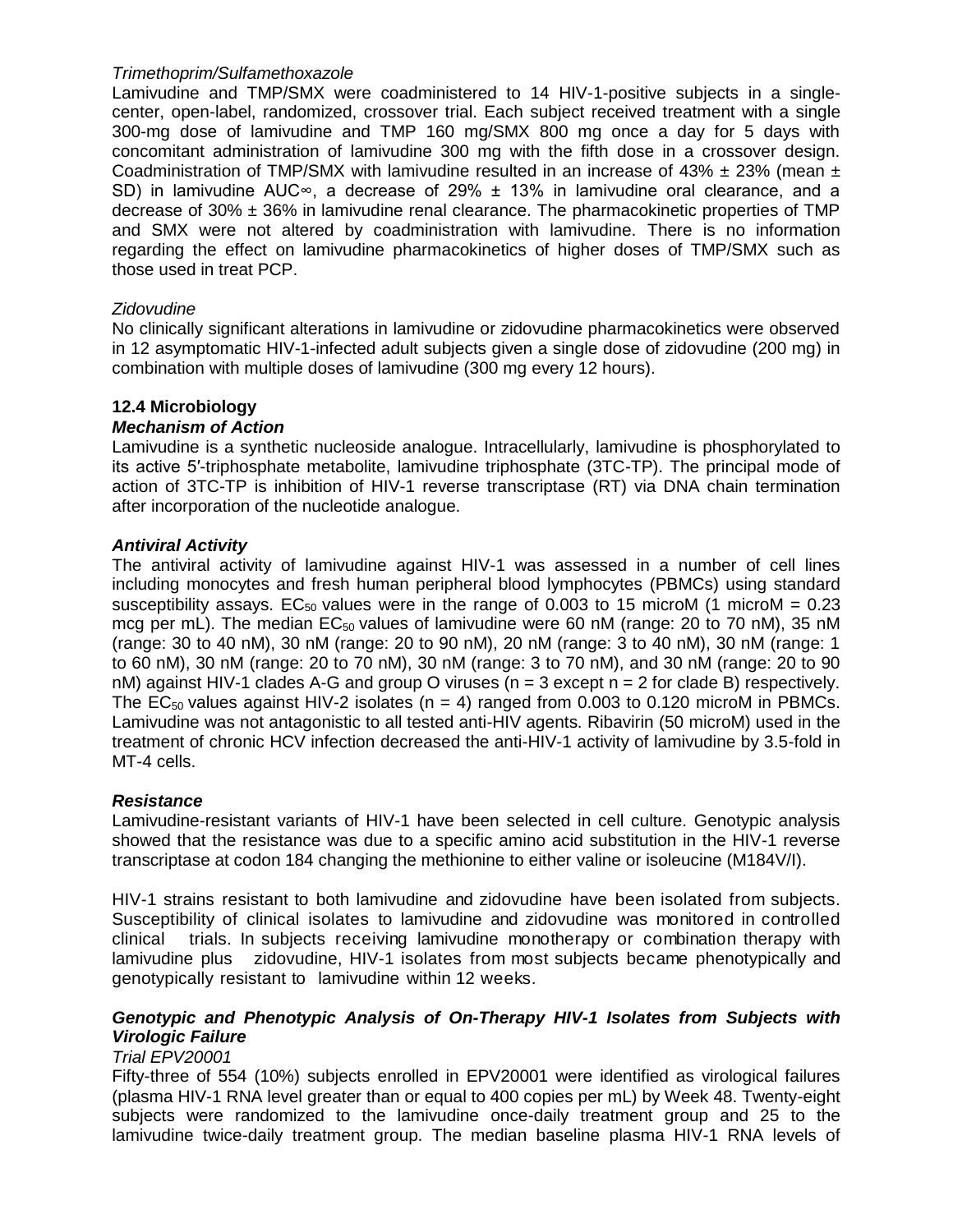subjects in the lamivudine once-daily group and lamivudine twice-daily group were  $4.9 \log_{10}$ copies per mL and 4.6  $log_{10}$  copies per mL, respectively.

Genotypic analysis of on-therapy isolates from 22 subjects identified as virologic failures in the lamivudine once-daily group showed that isolates from 8 of 22 subjects contained a treatmentemergent lamivudine resistance-associated substitution (M184V or M184I), isolates from 0 of 22 subjects contained treatment-emergent amino acid substitutions associated with zidovudine resistance (M41L, D67N, K70R, L210W, T215Y/F, or K219Q/E), and isolates from 10 of 22 subjects contained treatment-emergent amino acid substitutions associated with efavirenz resistance (L100I, K101E, K103N, V108I, or Y181C).

Genotypic analysis of on-therapy isolates from subjects ( $n = 22$ ) in the lamivudine twice-daily treatment group showed that isolates from 5 of 22 subjects contained treatment-emergent lamivudine resistance substitutions, isolates from 1 of 22 subjects contained treatmentemergent zidovudine resistance substitutions, and isolates from 7 of 22 subjects contained treatment-emergent efavirenz resistance substitutions.

Phenotypic analysis of baseline-matched on-therapy HIV-1 isolates from subjects ( $n = 13$ ) receiving lamivudine once daily showed that isolates from 7 of 13 subjects showed an 85- to 299-fold decrease in susceptibility to lamivudine, isolates from 12 of 13 subjects were susceptible to zidovudine, and isolates from 8 of 13 subjects exhibited a 25- to 295-fold decrease in susceptibility to efavirenz.

Phenotypic analysis of baseline-matched on-therapy HIV-1 isolates from subjects ( $n = 13$ ) receiving lamivudine twice daily showed that isolates from 4 of 13 subjects exhibited a 29- to 159-fold decrease in susceptibility to lamivudine, isolates from all 13 subjects were susceptible to zidovudine, and isolates from 3 of 13 subjects exhibited a 21- to 342-fold decrease in susceptibility to efavirenz.

#### *Trial EPV40001*

Fifty subjects received lamivudine 300 mg once daily plus zidovudine 300 mg twice daily plus abacavir 300 mg twice daily and 50 subjects received lamivudine 150 mg plus zidovudine 300 mg plus abacavir 300 mg all twice-daily. The median baseline plasma HIV-1 RNA levels for subjects in the 2 groups were  $4.79 \log_{10}$  copies per mL and  $4.83 \log_{10}$  copies per mL, respectively. Fourteen of 50 subjects in the lamivudine once-daily treatment group and 9 of 50 subjects in the lamivudine twice-daily group were identified as virologic failures.

Genotypic analysis of on-therapy HIV-1 isolates from subjects ( $n = 9$ ) in the lamivudine oncedaily treatment group showed that isolates from 6 subjects had an abacavir and/or lamivudine resistance-associated substitution M184V alone. On-therapy isolates from subjects ( $n = 6$ ) receiving lamivudine twice daily showed that isolates from 2 subjects had M184V alone, and isolates from 2 subjects harbored the M184V substitution in combination with zidovudine resistance-associated amino acid substitutions.

Phenotypic analysis of on-therapy isolates from subjects ( $n = 6$ ) receiving lamivudine once daily showed that HIV-1 isolates from 4 subjects exhibited a 32- to 53-fold decrease in susceptibility to lamivudine. HIV-1 isolates from these 6 subjects were susceptible to zidovudine.

Phenotypic analysis of on-therapy isolates from subjects ( $n = 4$ ) receiving lamivudine twice daily showed that HIV-1 isolates from 1 subject exhibited a 45-fold decrease in susceptibility to lamivudine and a 4.5-fold decrease in susceptibility to zidovudine.

#### *Pediatrics*

Pediatric subjects receiving lamivudine oral solution concomitantly with other antiretroviral oral solutions (abacavir, nevirapine/efavirenz, or zidovudine) in ARROW developed viral resistance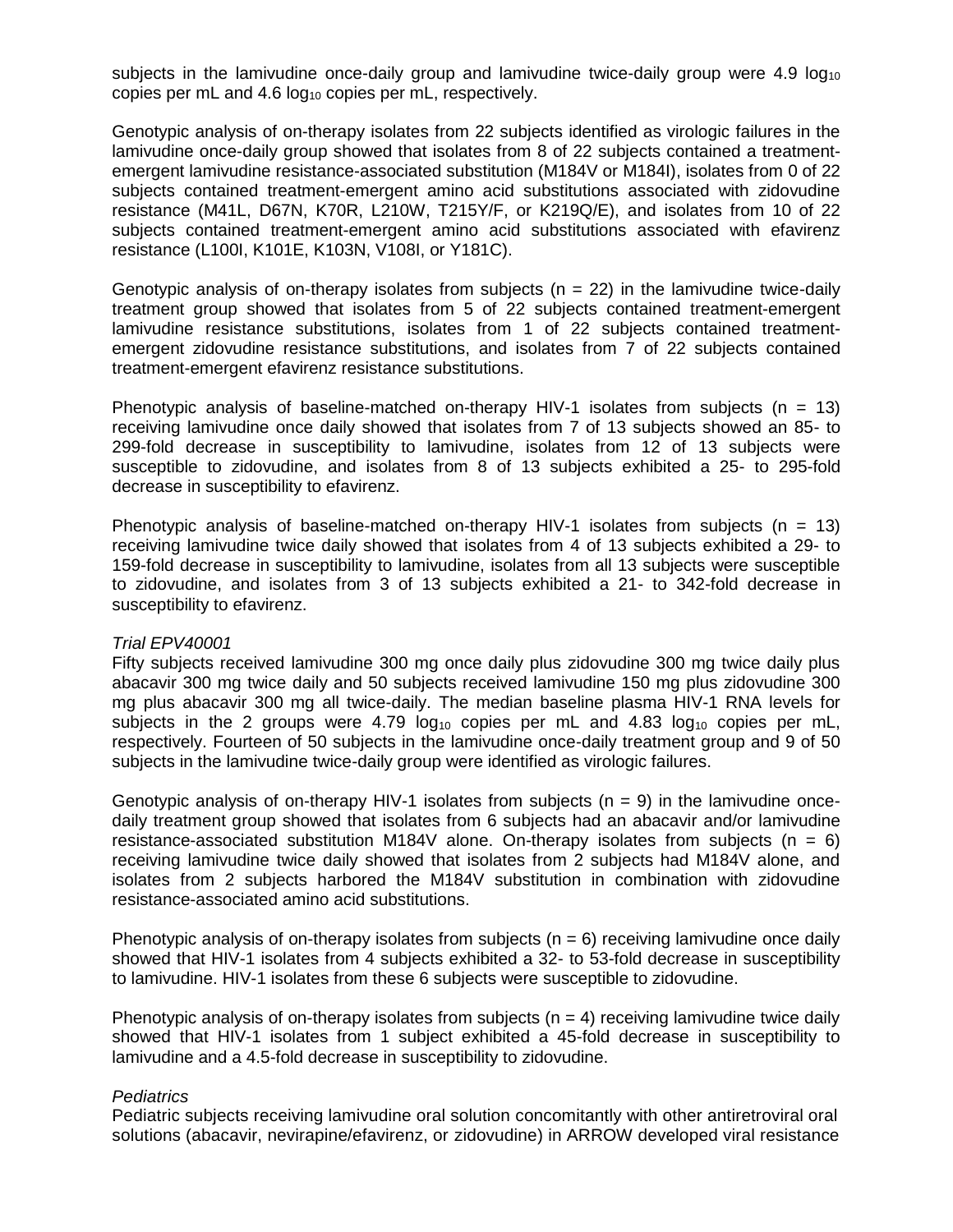more frequently than those receiving tablets. At randomization to once-daily or twice-daily dosing of lamivudine plus abacavir, 13% of subjects who started on tablets and 32% of subjects who started on solution had resistance substitutions. The resistance profile observed in pediatrics is similar to that observed in adults in terms of the genotypic substitutions detected and relative frequency, with the most commonly detected substitutions at M184 (V or I) *[see Clinical Studies [\(14.2\)](#page-20-0)]*.

### *Cross-Resistance*

Cross-resistance has been observed among nucleoside reverse transcriptase inhibitors (NRTIs). Lamivudine-resistant HIV-1 mutants were cross-resistant in cell culture to didanosine (ddI). Cross-resistance is also expected with abacavir and emtricitabine as these select M184V substitutions.

### <span id="page-18-0"></span>**13 NONCLINICAL TOXICOLOGY**

# <span id="page-18-1"></span>**13.1 Carcinogenesis, Mutagenesis, Impairment of Fertility**

### *Carcinogenesis*

Long-term carcinogenicity studies with lamivudine in mice and rats showed no evidence of carcinogenic potential at exposures up to 10 times (mice) and 58 times (rats) the human exposures at the recommended dose of 300 mg.

### *Mutagenesis*

Lamivudine was mutagenic in an L5178Y mouse lymphoma assay and clastogenic in a cytogenetic assay using cultured human lymphocytes. Lamivudine was not mutagenic in a microbial mutagenicity assay, in an *in vitro* cell transformation assay, in a rat micronucleus test, in a rat bone marrow cytogenetic assay, and in an assay for unscheduled DNA synthesis in rat liver. Lamivudine showed no evidence of *in vivo* genotoxic activity in the rat at oral doses of up to 2,000 mg per kg, producing plasma levels of 35 to 45 times those in humans at the recommended dose for HIV-1 infection.

#### *Impairment of Fertility*

In a study of reproductive performance, lamivudine administered to rats at doses up to 4,000 mg per kg per day, producing plasma levels 47 to 70 times those in humans, revealed no evidence of impaired fertility and no effect on the survival, growth, and development to weaning of the offspring.

#### <span id="page-18-2"></span>**14 CLINICAL STUDIES**

The use of lamivudine tablets is based on the results of clinical trials in HIV-1-infected subjects in combination regimens with other antiretroviral agents. Information from trials with clinical endpoints or a combination of CD4+ cell counts and HIV-1 RNA measurements is included below as documentation of the contribution of lamivudine to a combination regimen in controlled trials.

# <span id="page-18-3"></span>**14.1 Adult Subjects**

### *Clinical Endpoint Trial*

NUCB3007 (CAESAR) was a multicenter, double-blind, placebo-controlled trial comparing continued current therapy (zidovudine alone [62% of subjects] or zidovudine with didanosine or zalcitabine [38% of subjects]) to the addition of lamivudine or lamivudine plus an investigational non-nucleoside reverse transcriptase inhibitor (NNRTI), randomized 1:2:1. A total of 1,816 HIV-1-infected adults with 25 to 250 CD4+ cells per mm<sup>3</sup> (median = 122 cells per mm<sup>3</sup>) at baseline were enrolled: median age was 36 years, 87% were male, 84% were nucleoside-experienced, and 16% were therapy-naive. The median duration on trial was 12 months. Results are summarized in Table 9.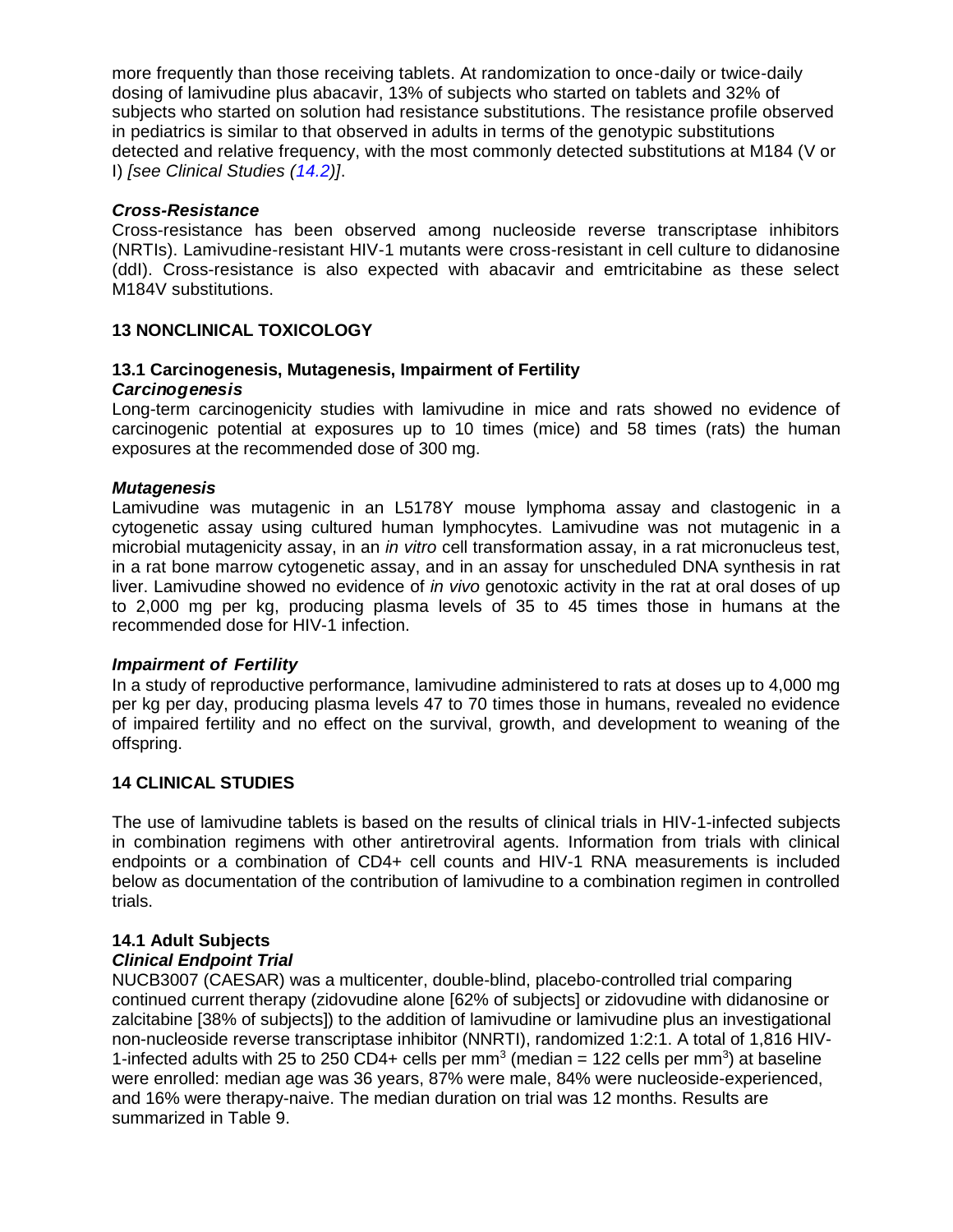### **Table 9. Number of Subjects (%) with at Least One HIV-1 Disease Progression Event or Death**

| <b>Endpoint</b>            | <b>Current Therapy</b><br>$(n = 460)$ | Lamivudine plus<br><b>Current Therapy</b><br>$(n = 896)$ | Lamivudine plus an<br><b>NNRTI<sup>ª</sup> plus Current</b><br><b>Therapy</b><br>$(n = 460)$ |
|----------------------------|---------------------------------------|----------------------------------------------------------|----------------------------------------------------------------------------------------------|
| HIV-1 progression or death | 90 (19.6%)                            | 86 (9.6%)                                                | 41 (8.9%)                                                                                    |
| Death                      | 27 (5.9%)                             | 23 (2.6%)                                                | 14 (3.0%)                                                                                    |

aAn investigational non-nucleoside reverse transcriptase inhibitor not approved in the United States.

## *Surrogate Endpoint Trials*

### *Dual Nucleoside Analogue Trials*

Principal clinical trials in the initial development of lamivudine compared lamivudine/zidovudine combinations with zidovudine monotherapy or with zidovudine plus zalcitabine. These trials demonstrated the antiviral effect of lamivudine in a 2-drug combination. More recent uses of lamivudine in treatment of HIV-1 infection incorporate it into multiple-drug regimens containing at least 3 antiretroviral drugs for enhanced viral suppression.

## *Dose Regimen Comparison Surrogate Endpoint Trials in Therapy- Naive Adults*

EPV20001 was a multicenter, double-blind, controlled trial in which subjects were randomized 1:1 to receive lamivudine 300 mg once daily or lamivudine 150 mg twice daily, in combination with zidovudine 300 mg twice daily and efavirenz 600 mg once daily. A total of 554 antiretroviral treatment-naive HIV-1-infected adults enrolled: male (79%), white (50%), median age of 35 years, baseline CD4+ cell counts of 69 to 1,089 cells per mm<sup>3</sup> (median = 362 cells per mm<sup>3</sup>), and median baseline plasma HIV-1 RNA of 4.66  $log<sub>10</sub>$  copies per mL. Outcomes of treatment through 48 weeks are summarized in Figure 1 and Table 10.





<sup>a</sup> Roche AMPLICOR HIV-1 MONITOR.

<sup>b</sup> Responders at each visit are subjects who had achieved and maintained HIV-1 RNA less than 400 copies per mL without discontinuation by that visit.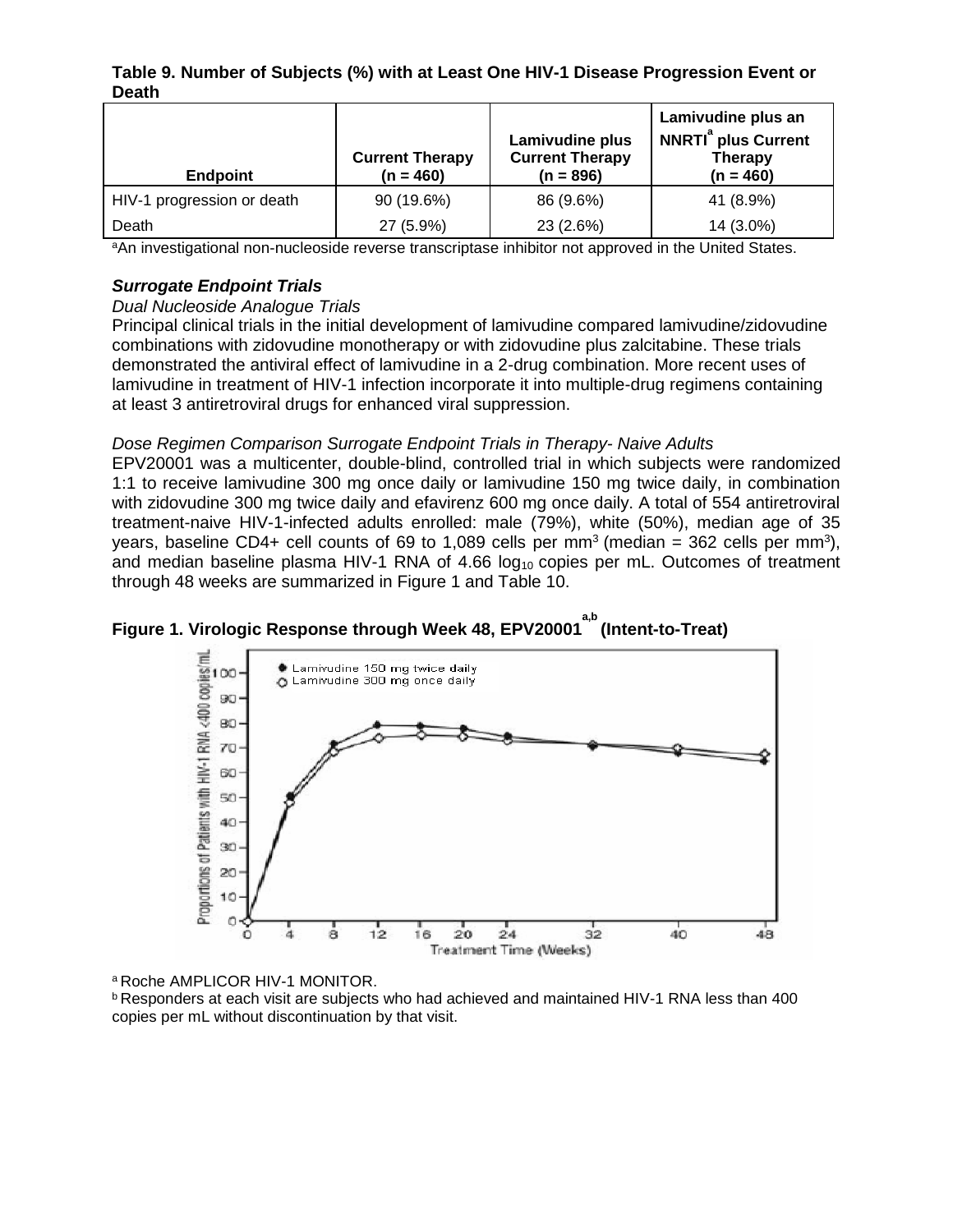## **Table 10. Outcomes of Randomized Treatment through 48 Weeks (Intent-to-Treat)**

| <b>Outcome</b>                                 | Lamivudine 300 mg<br><b>Once Daily plus</b><br><b>RETROVIR plus</b><br><b>Efavirenz</b><br>$(n = 278)$ | Lamivudine 150 mg<br><b>Twice Daily plus</b><br><b>RETROVIR plus</b><br><b>Efavirenz</b><br>$(n = 276)$ |
|------------------------------------------------|--------------------------------------------------------------------------------------------------------|---------------------------------------------------------------------------------------------------------|
|                                                |                                                                                                        |                                                                                                         |
| Responder <sup>a</sup>                         | 67%                                                                                                    | 65%                                                                                                     |
| Virologic failure <sup>b</sup>                 | 8%                                                                                                     | 8%                                                                                                      |
| Discontinued due to clinical progression       | 1%                                                                                                     | 0%                                                                                                      |
| Discontinued due to adverse events             | 6%                                                                                                     | 12%                                                                                                     |
| Discontinued due to other reasons <sup>c</sup> | 18%                                                                                                    | 14%                                                                                                     |

a Achieved confirmed plasma HIV-1 RNA less than 400 copies per mL and maintained through 48 weeks. <sup>b</sup> Achieved suppression but rebounded by Week 48, discontinued due to virologic failure, insufficient viral response according to the investigator, or never suppressed through Week 48.

c Includes consent withdrawn, lost to follow-up, protocol violation, data outside the trial-defined schedule, and randomized but never initiated treatment.

The proportions of subjects with HIV-1 RNA less than 50 copies per mL (via Roche Ultrasensitive assay) through Week 48 were 61% for subjects receiving lamivudine tablets 300 mg once daily and 63% for subjects receiving lamivudine tablets 150 mg twice daily. Median increases in CD4+ cell counts were 144 cells per  $mm<sup>3</sup>$  at Week 48 in subjects receiving lamivudine tablets 300 mg once daily and 146 cells per mm<sup>3</sup> for subjects receiving lamivudine tablets 150 mg twice daily.

A small, randomized, open-label pilot trial, EPV40001, was conducted in Thailand. A total of 159 treatment-naive adult subjects (male 32%, Asian 100%, median age 30 years, baseline median  $CD4+$  cell count 380 cells per mm<sup>3</sup>, median plasma HIV-1 RNA 4.8 log<sub>10</sub> copies per mL) were enrolled. Two of the treatment arms in this trial provided a comparison between lamivudine 300 mg once daily ( $n = 54$ ) and lamivudine 150 mg twice daily ( $n = 52$ ), each in combination with zidovudine 300 mg twice daily and abacavir 300 mg twice daily. In intent-to-treat analyses of 48 week data, the proportions of subjects with HIV-1 RNA below 400 copies per mL were 61% (33 of 54) in the group randomized to once-daily lamivudine and 75% (39 of 52) in the group randomized to receive all 3 drugs twice daily; the proportions with HIV-1 RNA below 50 copies per mL were 54% (29 of 54) in the once-daily lamivudine group and 67% (35 of 52) in the alltwice-daily group; and the median increases in CD4+ cell counts were 166 cells per mm<sup>3</sup> in the once-daily lamivudine group and 216 cells per mm<sup>3</sup> in the all-twice-daily group.

### <span id="page-20-0"></span>**14.2 Pediatric Subjects**

### *Clinical Endpoint Trial*

ACTG300 was a multicenter, randomized, double-blind trial that provided for comparison of lamivudine plus RETROVIR (zidovudine) with didanosine monotherapy. A total of 471 symptomatic, HIV-1-infected therapy-naive (less than or equal to 56 days of antiretroviral therapy) pediatric subjects were enrolled in these 2 treatment arms. The median age was 2.7 years (range: 6 weeks to 14 years), 58% were female, and 86% were non-white. The mean baseline CD4+ cell count was 868 cells per mm<sup>3</sup> (mean: 1,060 cells per mm<sup>3</sup> and range: 0 to 4,650 cells per mm<sup>3</sup> for subjects aged less than or equal to 5 years; mean: 419 cells per mm<sup>3</sup> and range: 0 to 1,555 cells per mm<sup>3</sup> for subjects aged over 5 years) and the mean baseline plasma HIV-1 RNA was 5.0  $log_{10}$  copies per mL. The median duration on trial was 10.1 months for the subjects receiving lamivudine tablets plus RETROVIR and 9.2 months for subjects receiving didanosine monotherapy. Results are summarized in Table 11.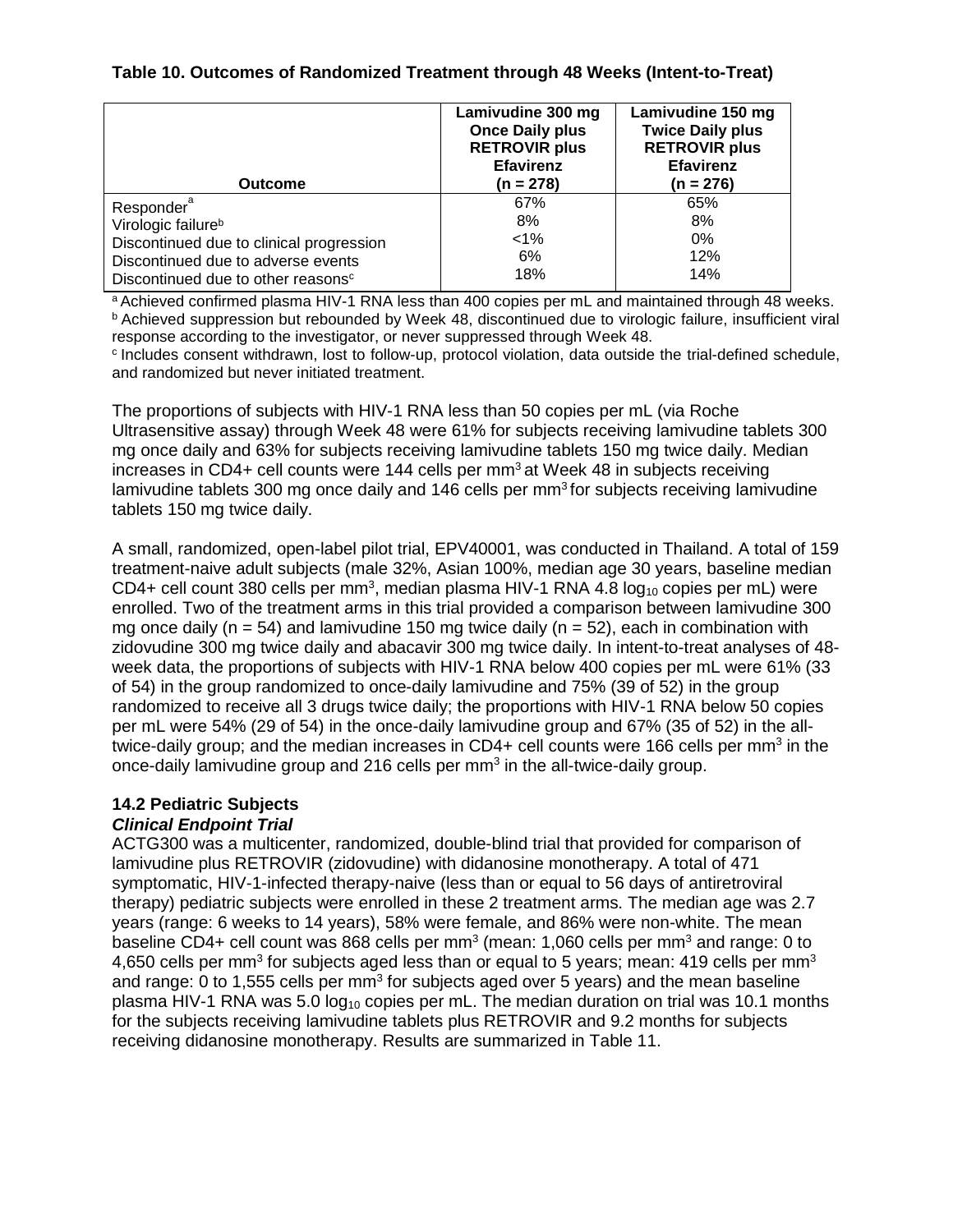### **Table 11. Number of Subjects (%) Reaching a Primary Clinical Endpoint (Disease Progression or Death)**

|                                            | Lamivudine plus<br><b>RETROVIR</b> | <b>Didanosine</b><br>$(n = 235)$ |
|--------------------------------------------|------------------------------------|----------------------------------|
| <b>Endpoint</b>                            | $(n = 236)$                        |                                  |
| HIV-1 disease progression or death (total) | 15 (6.4%)                          | 37 (15.7%)                       |
| Physical growth failure                    | $7(3.0\%)$                         | 6(2.6%)                          |
| Central nervous system deterioration       | 4 (1.7%)                           | $12(5.1\%)$                      |
| <b>CDC Clinical Category C</b>             | $2(0.8\%)$                         | $8(3.4\%)$                       |
| Death                                      | $2(0.8\%)$                         | 11 (4.7%)                        |

**Additional pediatric use information for patients aged 3 months and above is approved for ViiV Healthcare Company's EPIVIR® (lamivudine) tablets and oral solution. However, due to ViiV Healthcare Company's marketing exclusivity rights, this drug product is not labeled with that pediatric information.**

### <span id="page-21-1"></span>**16 HOW SUPPLIED/STORAGE AND HANDLING**

Lamivudine tablets, USP 150 mg are white to off-white, diamond shaped, biconvex film-coated tablets, engraved "APO" on one side, "LMV" score "150" on the other side. They are supplied as follows:

Bottle of 60 tablets (NDC 60505-3251-6) with child-resistant closure. Bottle of 1,000 tablets (NDC 60505-3251-8)

Lamivudine tablets, USP 300 mg are grey, diamond shaped, biconvex film-coated tablets, engraved "APO" on one side, "LMV 300" on the other side. They are supplied as follows:

Bottle of 30 tablets (NDC 60505-3252-3) with child-resistant closure. Bottle of 1,000 tablets (NDC 60505-3252-8)

### **Recommended Storage**

Store lamivudine tablets at 20°C to 25°C (68°F to 77°F); excursions permitted from 15°C to 30°C (59°F to 86°F) [see USP Controlled Room Temperature]. Protect from moisture.

## <span id="page-21-0"></span>**17 PATIENT COUNSELING INFORMATION Advise the patient to read the FDA-approved patient labeling (Patient Information).**

### *Lactic Acidosis/Hepatomegaly*

Advise patients that lactic acidosis and severe hepatomegaly with steatosis have been reported with use of nucleoside analogues and other antiretrovirals. Advise patients to stop taking lamivudine tablets if they develop clinical symptoms suggestive of lactic acidosis or pronounced hepatotoxicity *[see Warnings and Precautions [\(5.1\)](#page-3-0)]*.

### *Patients with Hepatitis B or C Co-infection*

Inform patients co-infected with HIV-1 and HBV that deterioration of liver disease has occurred in some cases when treatment with lamivudine was discontinued. Advise patients to discuss any changes in regimen with their healthcare provider *[see Warnings and Precautions [\(5.2\)](#page-4-0)]*.

Inform patients with HIV-1/HCV co-infection that hepatic decompensation (some fatal) has occurred in HIV-1/HCV co-infected patients receiving combination antiretroviral therapy for HIV-1 and interferon alfa with or without ribavirin *[see Warnings and Precautions [\(5.3\)](#page-4-1)].*

### *Differences in Formulations of Lamivudine*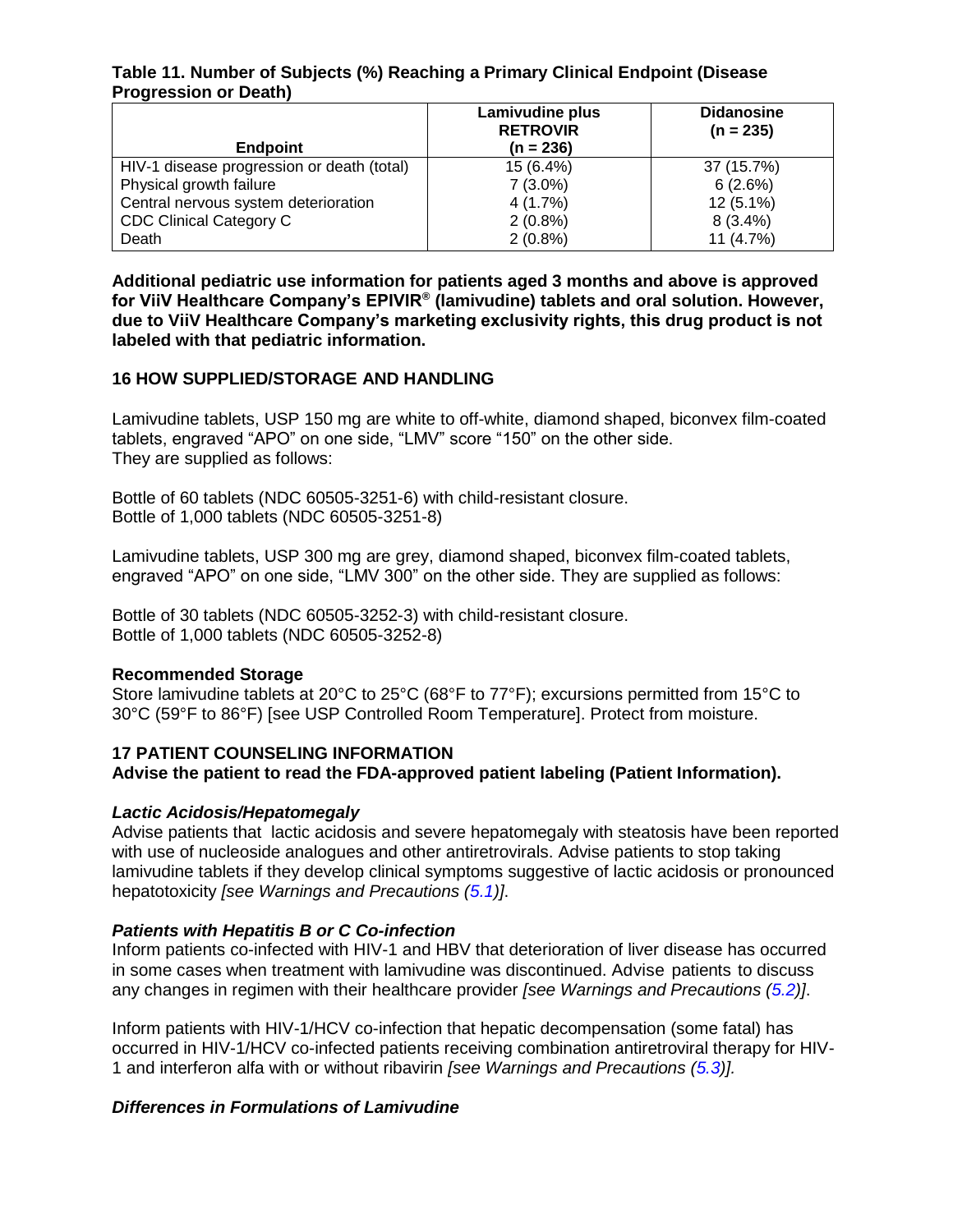Advise patients that lamivudine tablets contain a higher dose of the same active ingredient (lamivudine) as EPIVIR-HBV tablets and oral solution. If a decision is made to include lamivudine in the HIV-1 treatment regimen of a patient co-infected with HIV-1 and HBV, the formulation and dosage of lamivudine in lamivudine tablets (not EPIVIR-HBV) should be used *[see Warnings and Precautions [\(5.2\)](#page-4-0)]*.

### *Risk of Pancreatitis*

Advise parents or guardians to monitor pediatric patients for signs and symptoms of pancreatitis *[see Warnings and Precautions [\(5.4\)](#page-5-4)]*.

## *Immune Reconstitution Syndrome*

Advise patients to inform their healthcare provider immediately of any signs and symptoms of infection as inflammation from previous infection may occur soon after combination antiretroviral therapy, including when Lamivudine tablets is started *[see Warnings and Precautions [\(5.5\)](#page-5-1)].*

### *Lower Virologic Suppression Rates and Increased Risk of Viral Resistance with Oral Solution*

Advise patients that an all-tablet regimen should be used when possible due to an increased rate of treatment failure among pediatric subjects who received EPIVIR oral solution concomitantly with other antiretroviral oral solutions *[see Warnings and Precautions [\(5.6\)](#page-5-0)]*.

## *Redistribution/Accumulation of Body Fat*

Inform patients that redistribution or accumulation of body fat may occur in patients receiving antiretroviral therapy and that the cause and long-term health effects of these conditions are not known at this time *[see Warnings and Precautions [\(5.7\)](#page-5-2)]*.

## *Pregnancy Registry*

Advise patients that there is a pregnancy exposure registry that monitors pregnancy outcomes in women exposed to Lamivudine tablets during pregnancy *[see Use in Specific Populations [\(8.1\)](#page-10-2)]*.

### *Lactation*

Instruct women with HIV-1 infection not to breastfeed because HIV-1 can be passed to the baby in the breast milk *[see Use in Specific Populations [\(8.2\)](#page-10-0)]*.

### *Missed Dosage*

Instruct patients that if they miss a dose of lamivudine, to take it as soon as they remember. Advise patients not to double their next dose or take more than the prescribed dose *[see Dosage and Administration [\(2\)](#page-2-4)]*.

COMBIVIR, EPIVIR, EPZICOM, TRIUMEQ, RETROVIR, and TRIZIVIR are registered trademarks of the ViiV Healthcare group of companies.

The other brands listed are trademarks of their respective owners and are not trademarks of the ViiV Healthcare group of companies. The makers of these brands are not affiliated with and do not endorse Apotex Inc. or its products.

#### **APOTEX INC. LAMIVUDINE TABLETS, USP 150 mg and 300 mg**

**Manufactured by Manufactured for** Apotex Inc. Apotex Corp. Toronto, Ontario Weston, Florida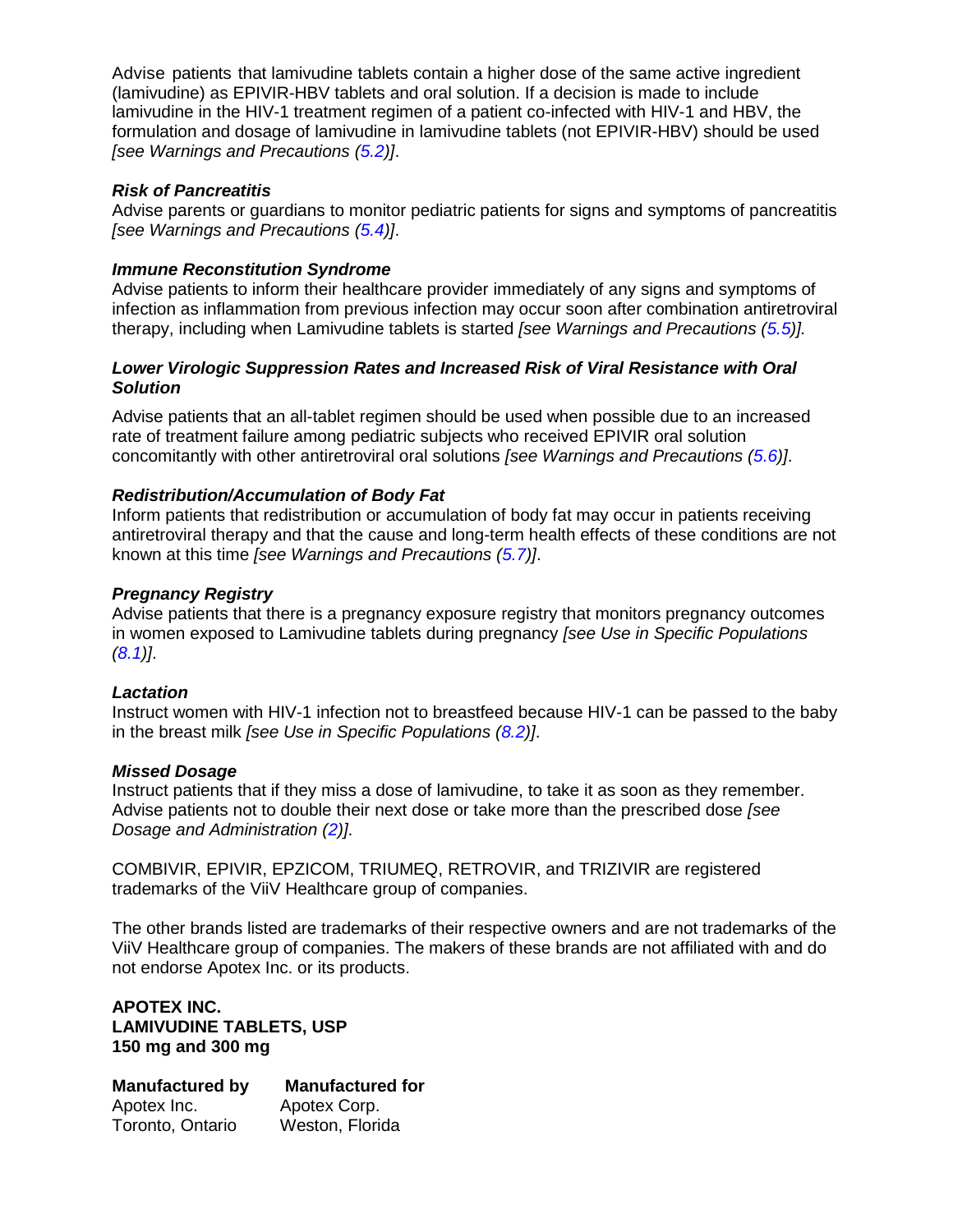Canada M9L1T9 USA 33326

Revised: November 2017 Revision: 11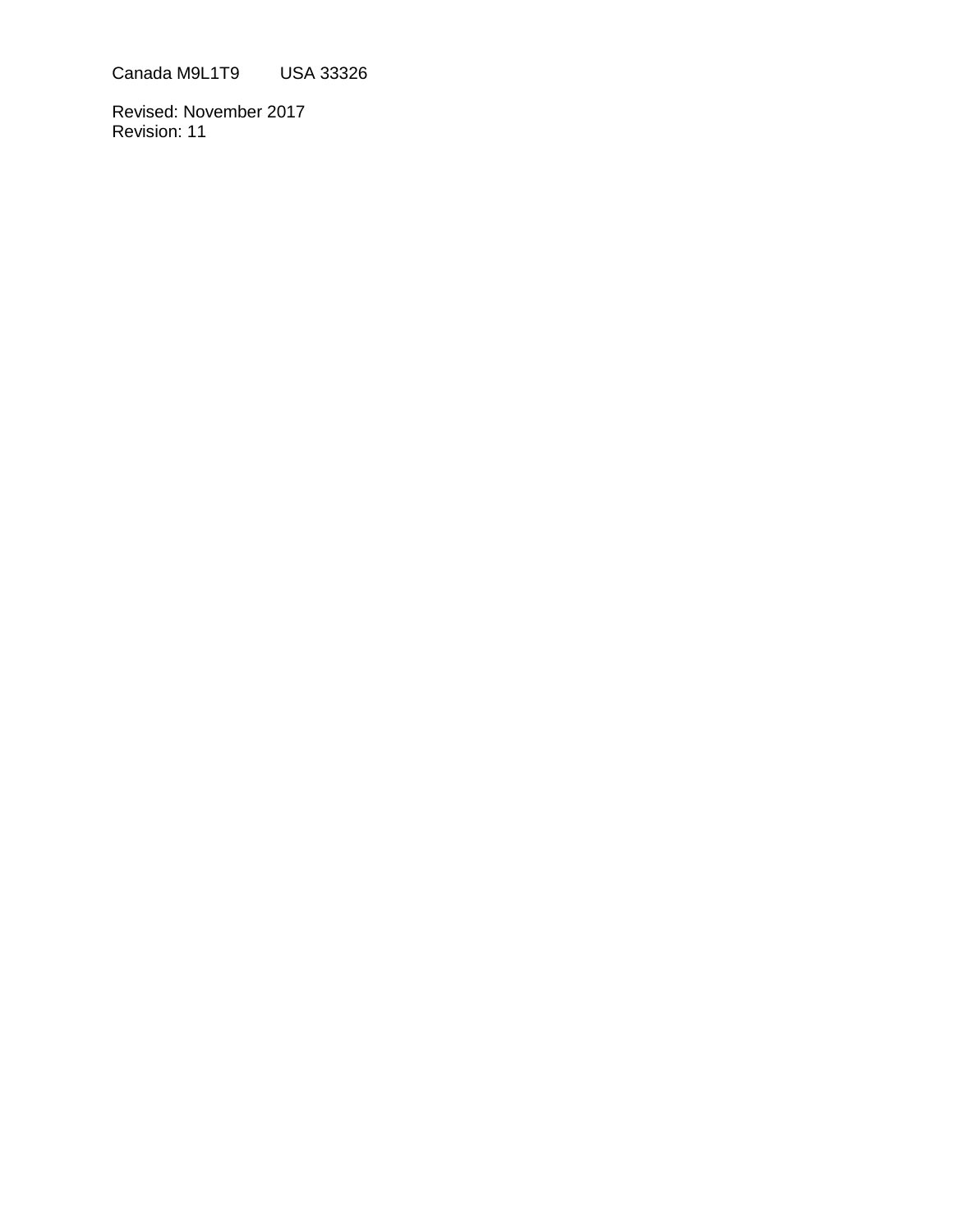# **PATIENT INFORMATION**

**Lamivudine Tablets, USP**

(la miv' ue deen)

### **What is the most important information I should know about lamivudine tablets?**

### **Lamivudine tablets can cause serious side effects, including:**

- **Build-up of an acid in your blood (lactic acidosis).** Lactic acidosis can happen in some people who take lamivudine tablets. Lactic acidosis is a serious medical emergency that can cause death. **Call your healthcare provider right away if you get any of the following symptoms that could be signs of lactic acidosis:** 
	- feel very weak or tired
	- unusual (not normal) muscle pain
	- trouble breathing
	- stomach pain with nausea and vomiting
- feel cold, especially in your arms and legs
- feel dizzy or light-headed
- have a fast or irregular heartbeat
- **Serious liver problems** can happen in people who take lamivudine tablets. In some cases these serious liver problems can lead to death. Your liver may become large (hepatomegaly) and you may develop fat in your liver (steatosis). **Call your healthcare provider right away if you get any of the following signs or symptoms of liver problems:**
	- your skin or the white part of your eyes turns yellow (jaundice)
	- dark or "tea-colored" urine
	- light-colored stools (bowel movements)
- nausea pain, aching, or tenderness on the right side of your stomach area

loss of appetite for several days or longer

**You may be more likely to get lactic acidosis or serious liver problems if you are female, very overweight (obese), or have been taking nucleoside analog medicines for a long time.**

- **Worsening of hepatitis B virus in people who have HIV-1 infection**. If you have HIV-1 (Human Immunodeficiency Virus type 1) and hepatitis B virus (HBV) infection, your HBV may get worse (flare-up) if you stop taking lamivudine tablets. A "flare-up" is when your HBV infection suddenly returns in a worse way than before. Worsening liver disease can be serious and may lead to death.
	- Do not run out of lamivudine tablets. Refill your prescription or talk to your healthcare provider before your lamivudine tablets are all gone.
	- Do not stop lamivudine tablets without first talking to your healthcare provider.
	- If you stop taking lamivudine tablets, your healthcare provider will need to check your health often and do blood tests regularly for several months to check your liver.
	- **Resistant Hepatitis B Virus (HBV).** If you have HIV-1 and hepatitis B, the hepatitis B virus can change (mutate) during your treatment with lamivudine tablets and become harder to treat (resistant).
	- **Use with interferon and ribavirin-based regimens.** Worsening of liver disease that has caused death has happened in people infected with both HIV-1 and hepatitis C virus who are taking antiretroviral medicines and are also being treated for hepatitis C with interferon with or without ribavirin. If you are taking lamivudine tablets and interferon with or without ribavirin, tell your healthcare provider if you have any new symptoms.

### **What is lamivudine?**

Lamivudine is a prescription medicine used together with other antiretroviral medicines to treat Human Immunodeficiency Virus (HIV-1) infection.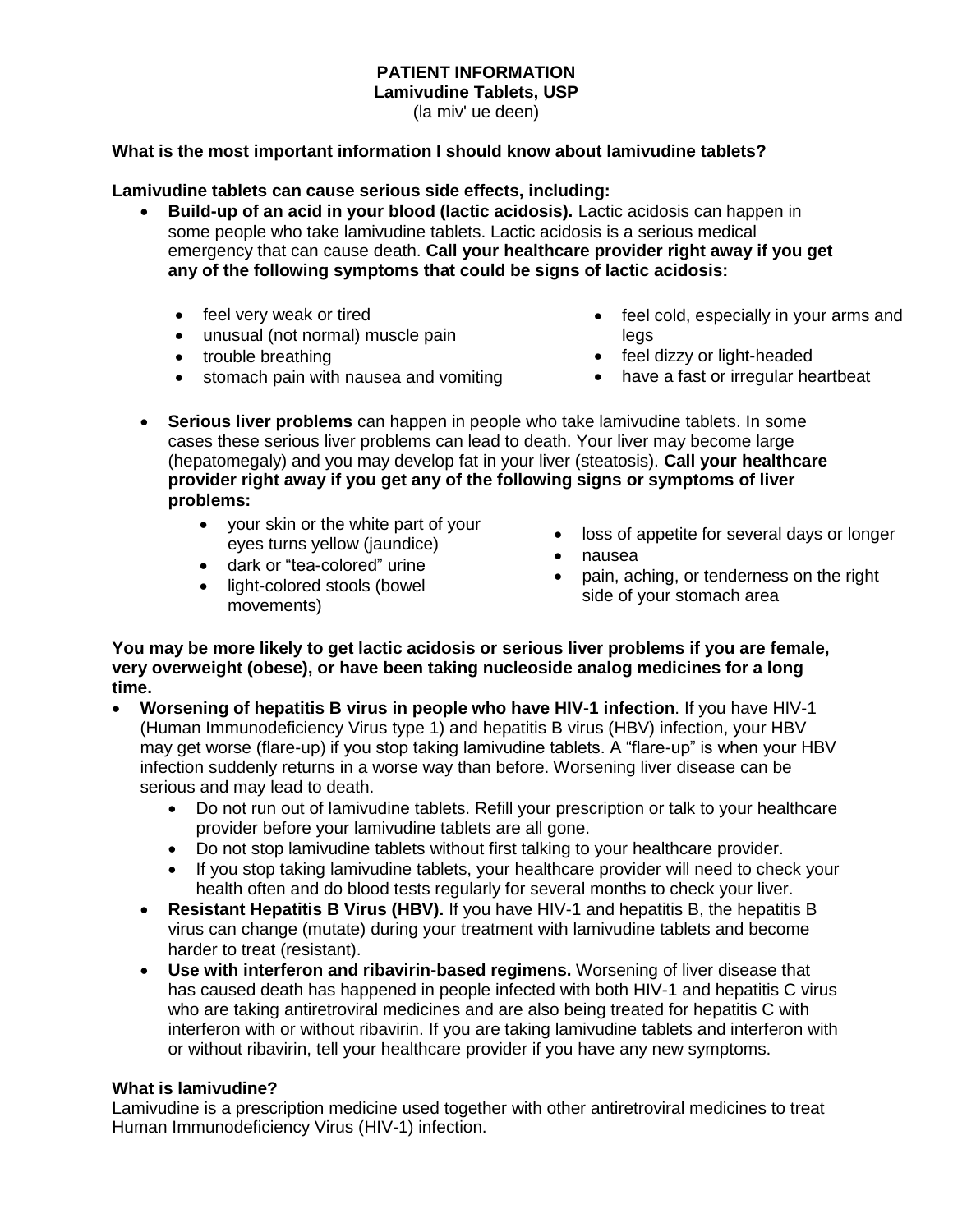HIV-1 is the virus that causes Acquired Immune Deficiency Syndrome (AIDS).

Lamivudine tablets (used to treat HIV-1 infection) contain a higher dose of the same active ingredient (lamivudine) than is in the medicine lamivudine -HBV tablets (used to treat HBV). If you have both HIV-1 and HBV, you should not use lamivudine -HBV to treat your infections.

The safety and effectiveness of lamivudine tablets have not been established in children under 3 months of age.

### **Who should not take lamivudine tablets?**

**Do not take lamivudine tablets** if you are allergic to lamivudine or any of the ingredients in lamivudine tablets. See the end of this Patient Information leaflet for a complete list of ingredients in lamivudine tablets.

## **What should I tell my healthcare provider before taking lamivudine tablets?**

## **Before you take lamivudine tablets, tell your healthcare provider if you:**

- have or have had liver problems, including hepatitis B or C virus infection.
- have kidney problems.
- have diabetes.
- are pregnant or plan to become pregnant. Taking lamivudine tablets during pregnancy has not been associated with an increased risk of birth defects. Talk to your healthcare provider if you are pregnant or plan to become pregnant.

**Pregnancy Registry.** There is a pregnancy registry for women who take antiretroviral medicines during pregnancy. The purpose of this registry is to collect information about the health of you and your baby. Talk to your healthcare provider about how you can take part in this registry.

- are breastfeeding or plan to breastfeed. **Do not breastfeed if you take lamivudine tablets.**
- You should not breastfeed if you have HIV-1 because of the risk of passing HIV-1 to your baby.

Talk with your healthcare provider about the best way to feed your baby.

**Tell your healthcare provider about all the medicines you take,** including prescription and over-the-counter medicines, vitamins, and herbal supplements**.** 

Some medications interact with lamivudine. Keep a list of your medicines and show it to your healthcare provider and pharmacist when you get a new medicine. You can ask your healthcare provider or pharmacist for a list of medicines that interact with lamivudine.

**Do not start taking a new medicine without telling your healthcare provider.** Your healthcare provider can tell you if it is safe to take lamivudine tablets with other medicines.

### **How should I take lamivudine tablets?**

- **Take lamivudine tablets exactly as your healthcare provider tells you to take it.**
- If you miss a dose of lamivudine tablets, take it as soon as you remember. Do not take 2 doses at the same time or take more than what your healthcare provider tells you to take.
- Stay under the care of a healthcare provider during treatment with lamivudine tablets.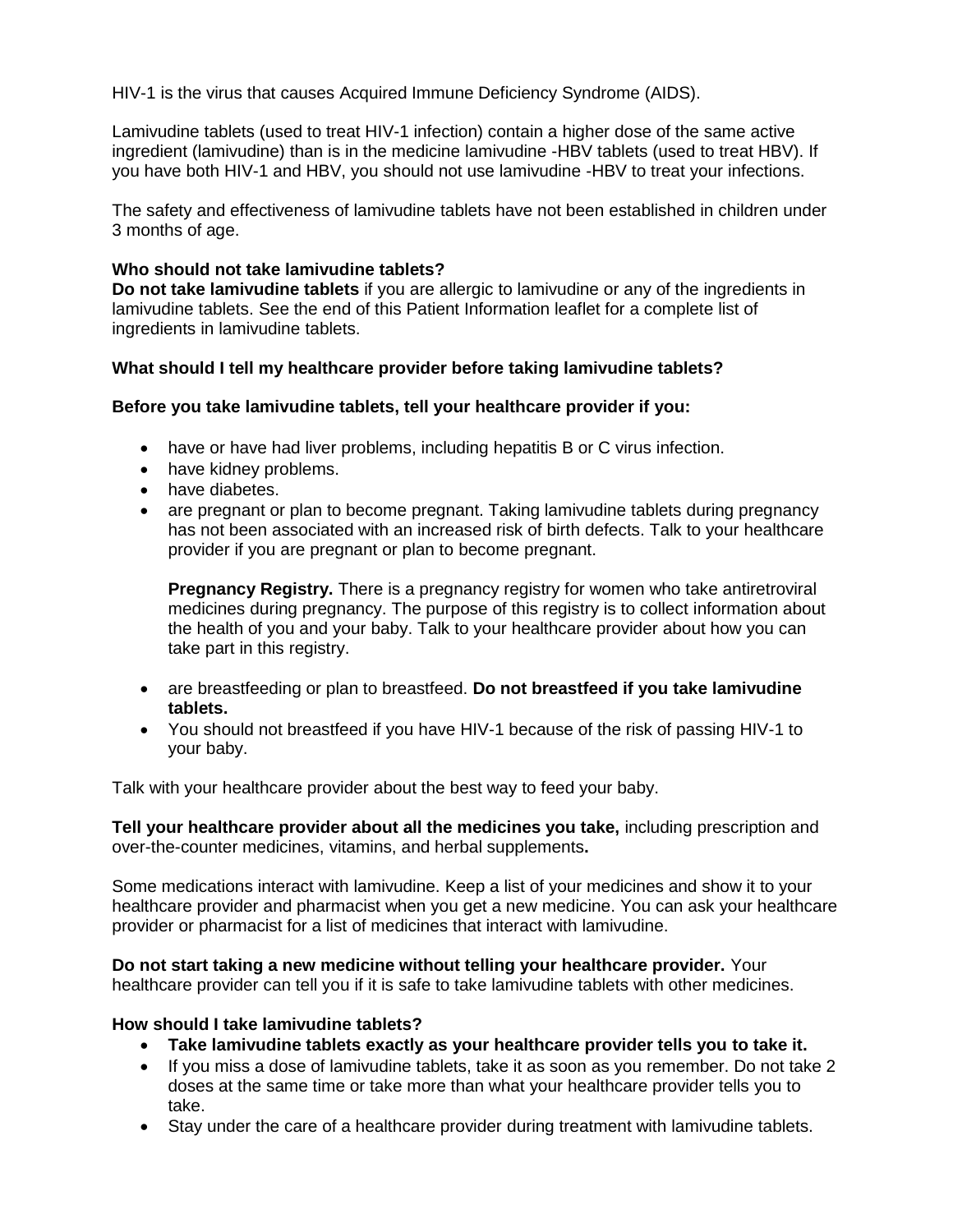- Lamivudine tablets may be taken with or without food.
- For children 3 months and older, your healthcare provider will prescribe a dose of lamivudine tablets based on your child's body weight.
- Tell your healthcare provider if you or your child has trouble swallowing tablets.
- Do not run out of lamivudine tablets. The virus in your blood may increase and the virus may become harder to treat. When your supply starts to run low, get more from your healthcare provider or pharmacy.
- If you take too much lamivudine tablets, call your healthcare provider or go to the nearest hospital emergency room right away.

### **What are the possible side effects of lamivudine tablets?**

- **Lamivudine tablets can cause serious side effects including:**
- **See "What is the most important information I should know about lamivudine tablets?"**
- **Risk of inflammation of the pancreas (pancreatitis).** Children may be at risk for developing pancreatitis during treatment with lamivudine tablets if they:
	- have taken nucleoside analogue medicines in the past
- have a history of pancreatitis
- have other risk factors for pancreatitis

**Call your healthcare provider right away if your child develops signs and symptoms of pancreatitis including severe upper stomach-area pain, with or without nausea and vomiting.** Your healthcare provider may tell you to stop giving lamivudine tablets to your child if their symptoms and blood test results show that your child may have pancreatitis.

- **Changes in your immune system (Immune Reconstitution Syndrome)** can happen when you start taking HIV-1 medicines. Your immune system may get stronger and begin to fight infections that have been hidden in your body for a long time. Tell your healthcare provider right away if you start having new symptoms after you start taking lamivudine tablets.
- **Changes in body fat** can happen in people who take HIV-1 medicines. These changes may include an increased amount of fat in the upper back and neck ("buffalo hump"), breast, and around the middle of your body (trunk). Loss of fat from the legs, arms, and face may also happen. The exact cause and long-term health effects of these conditions are not known.

### **The most common side effects of lamivudine tablets in adults include:**

• headache • nausea

• tiredness

nasal signs and symptoms

- diarrhea
- generally not feeling well
- $\bullet$  cough

### **The most common side effects of lamivudine tablets in children include fever and cough.**

Tell your healthcare provider if you have any side effect that bothers you or that does not go away.

These are not all the possible side effects of lamivudine tablets. Call your healthcare provider for medical advice about side effects. You may report side effects to FDA at 1-800-FDA-1088.

### **How should I store lamivudine tablets?**